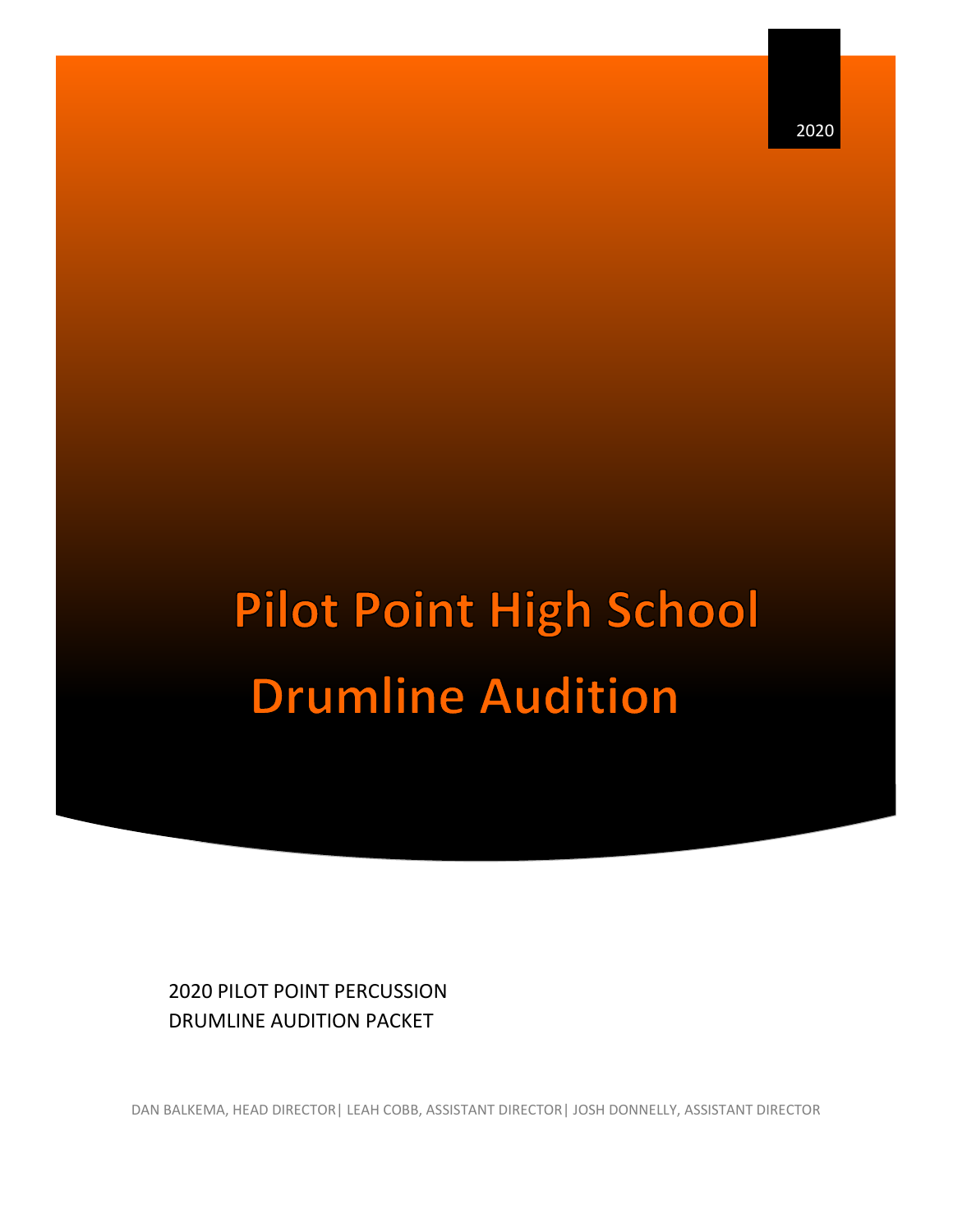#### Table of Contents

| <b>Welcome Letter</b>              | $\overline{2}$ |  |  |
|------------------------------------|----------------|--|--|
| <b>Audition Process</b>            | 3              |  |  |
| <b>Drumline Camp</b>               | $\overline{4}$ |  |  |
| <b>Audition Form</b>               | 5              |  |  |
| <b>Mallet Audition Info</b>        | 6              |  |  |
| <b>Mallet Percussion Technique</b> |                |  |  |
| <b>Battery Audition Info</b>       |                |  |  |
| Snare Drum Technique               |                |  |  |
| <b>Bass Drum Technique</b>         |                |  |  |
| <b>Tenor Drum Technique</b>        |                |  |  |

Audition Music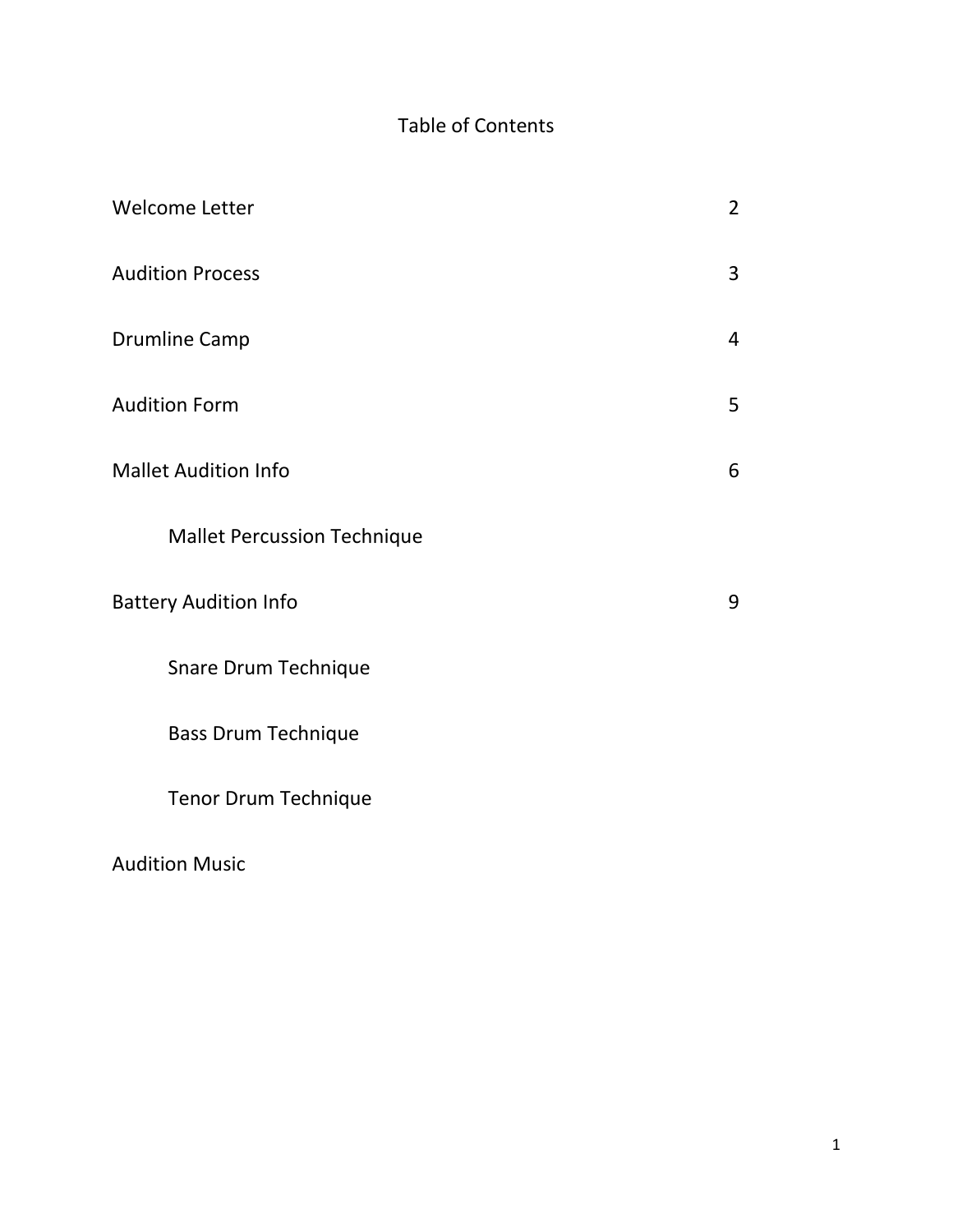

Thank you for showing your interest in the 2020-2021 Pilot Point Bearcat Band Drumline! This packet was designed to give the player every piece of information needed in order to play music with proper technique, unified visuals, and the best sound. In an individual perspective, one person reading and applying this will greatly improve their overall performance through the basic methods of technique. In the larger scheme if the whole ensemble commits to following the technique in the packet, not only will the group perform with unified visuals, but the sound will be more unified altogether, creating a fuller sound.

The concepts in this packet may seem simple to perform, but each concept requires consistency every time the drum is played. These building blocks will not only be the foundation to your technique, but many other concepts will grow from these. **Please take the time to read ALL of this**. Every point written in this packet is important to the overall approach to the drum, and leaving anything out in the process could deter you from improvement. Take time to learn everything slowly, and the more you invest in this, the better the result will be. Work on this not only for yourself, but for the better of the ensemble.

If you have any questions after reading this packet, please feel free to contact me in order to prepare yourself for your best audition. I look forward to each one of your auditions and the value you bring towards the drumline program!

Sincerely,

Josh Donnelly Percussion Instructor/Asst. Band Director, Pilot Point High School jdonnelly@pilotpointisd.com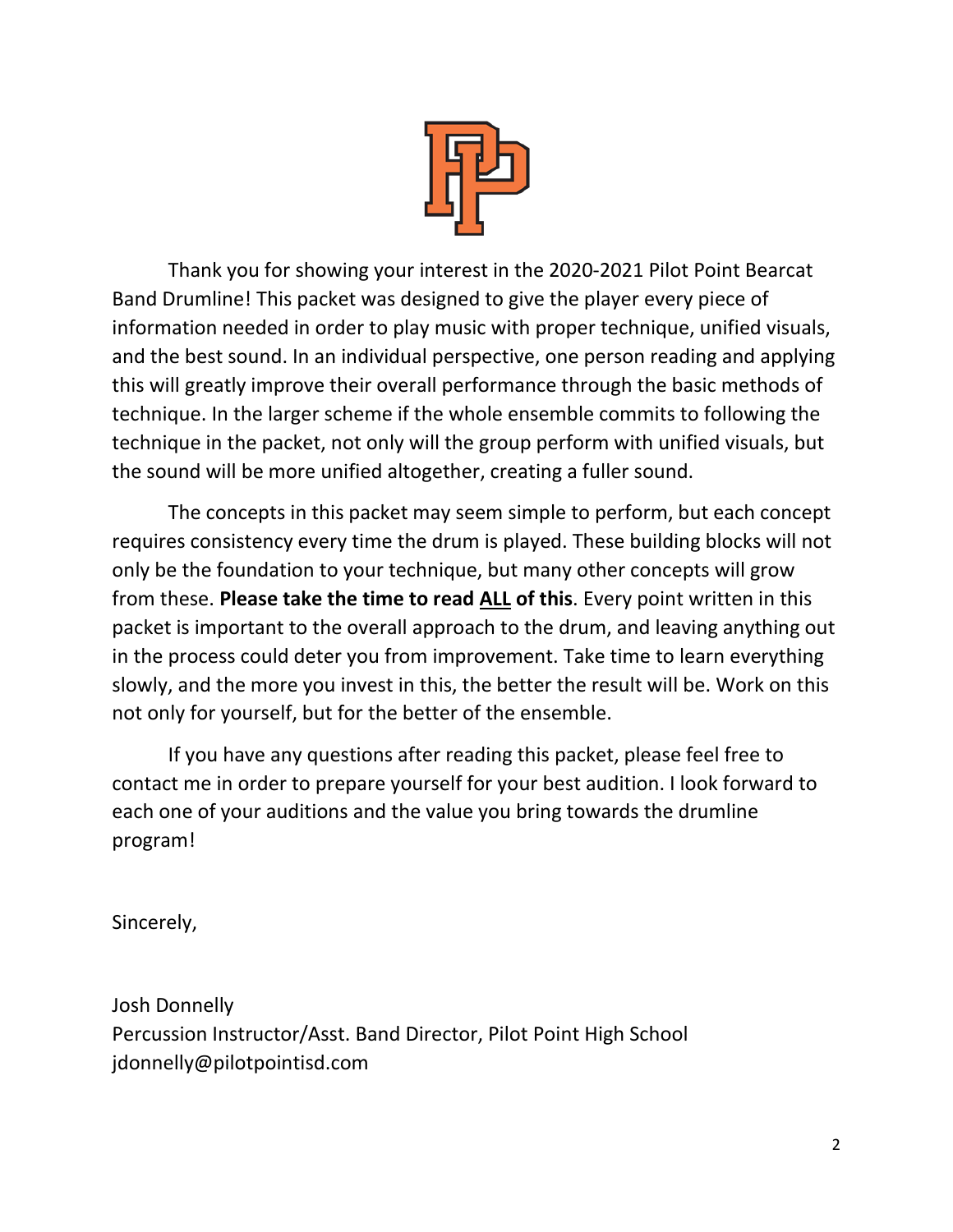#### The Audition Process

The Pilot Point Drumline Auditions will consist of four different instruments to audition on:

- Snare Drum
- Bass Drum
- Tenor Drum
- Mallet Percussion

As players prepare for auditions, they must learn all of the music given in this packet prior to the audition date. If someone chooses to audition for multiple instruments, they may do so, and the best audition will be considered. With each audition, the judges will grade by the following:

- 1. Turned in an audition form with their information given.
- 2. Attended and signed up for a MANDATORY interview prior to audition date.
- 3. The execution of audition music and its accuracy.
- 4. The technique of the player during his/her audition.
- 5. The consistency of the feet marking time while performing.

If the player does not turn in a form, interview, or audition, then they will not be considered for the 2020 drumline, unless given a reasonable situation (family obligation, illness, or UIL event).

Each audition will be an individual audition for a panel of judges. The player will perform any of the music that was given in the drumline audition packet and will be graded as listed above. Only those auditioning for bass line may audition with others, as they will perform in a group audition, followed by an individual excerpt from each player.

The interview portion will be a pass/fail portion of the audition in which the student will discuss goals for the year, leadership initiatives, and evaluation of himself/herself over the past marching and concert season with the Pilot Point band directors. This should not be an intimidating process, but instead a way for the directors and judges to assess the teamwork and leadership of each individual for the upcoming season, as well as collaborate for a better marching season.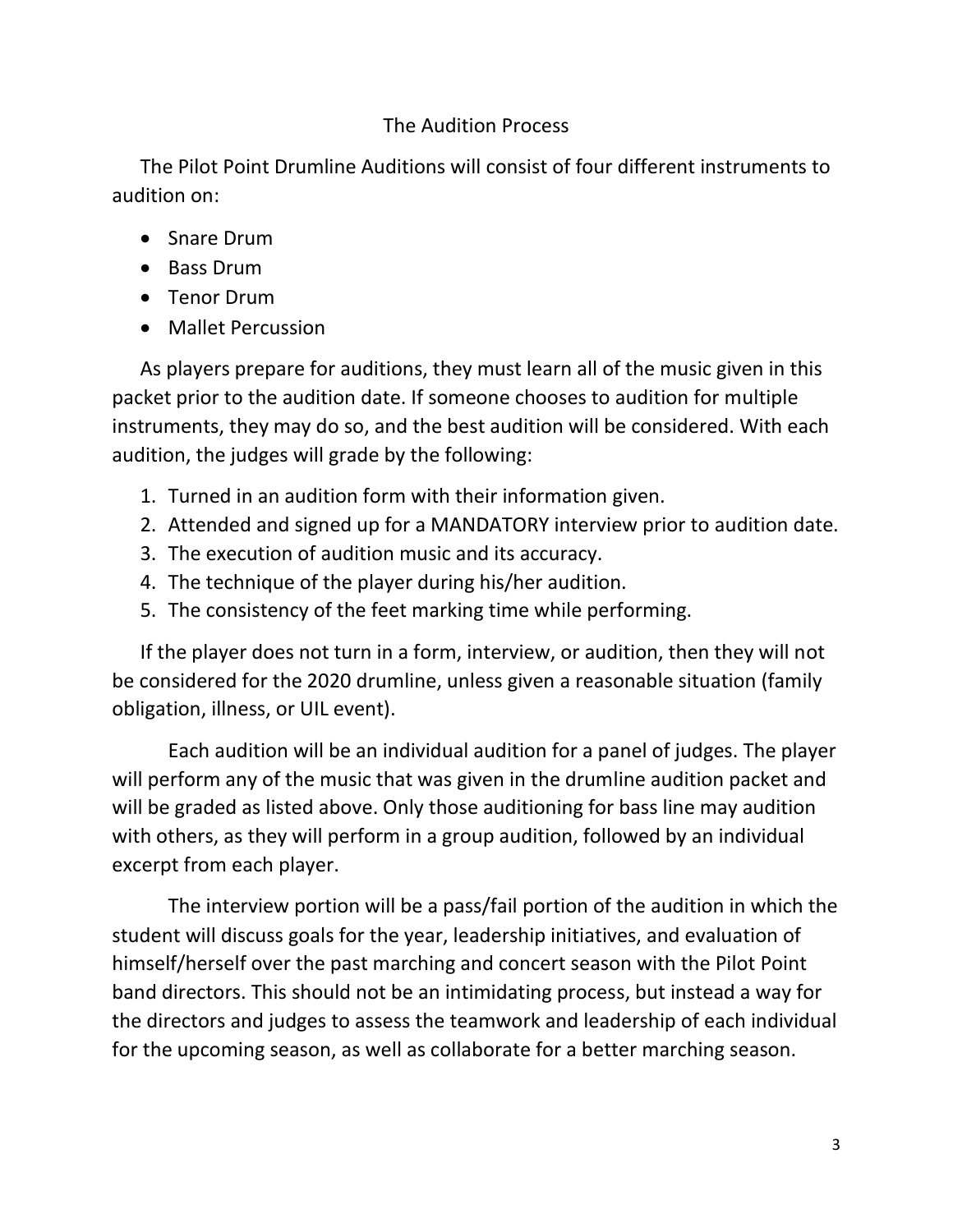#### Drumline Camp

From May  $11<sup>th</sup>$  though  $15<sup>th</sup>$ , the high school will host a drumline camp at 3:45 after school every day. The goal of this camp is to help those auditioning for the drumline with technique, marking time, and small adjustments with the audition music. All drums will be available to play as the full drumline warmups through the audition material, so this is also a great opportunity for students to practice playing on the drumline equipment itself!

Since this is an opportunity to learn from the instructor and others for your drumline audition, it is expected that you attend the camp. Those who do not attend should have an extracurricular(UIL), family-related, or religious excuse.

Please note that **THIS IS NOT WHERE YOU LEARN MUSIC**. Those auditioning for the drumline are expected to know the music before playing at the camp. If anyone arrives to the camp without having reviewed and learned the exercises, do not expect to be taught the music by the instructor. Once again, this camp is to improve technique, footwork, and to have an opportunity playing on the drums.

If there are any school cancellations due to the COVID-19 virus, we will have all audition videos turned in online. A How-to Video will be released on May  $11<sup>th</sup>$ , and all students will be able to submit their audition video by that Friday, May 15<sup>th</sup>. Daily technique videos will be released to help students review techniques and warmups that would be covered in the drumline camp. Drumline interviews will also be conducted online. Additional information will follow if the camp is cancelled.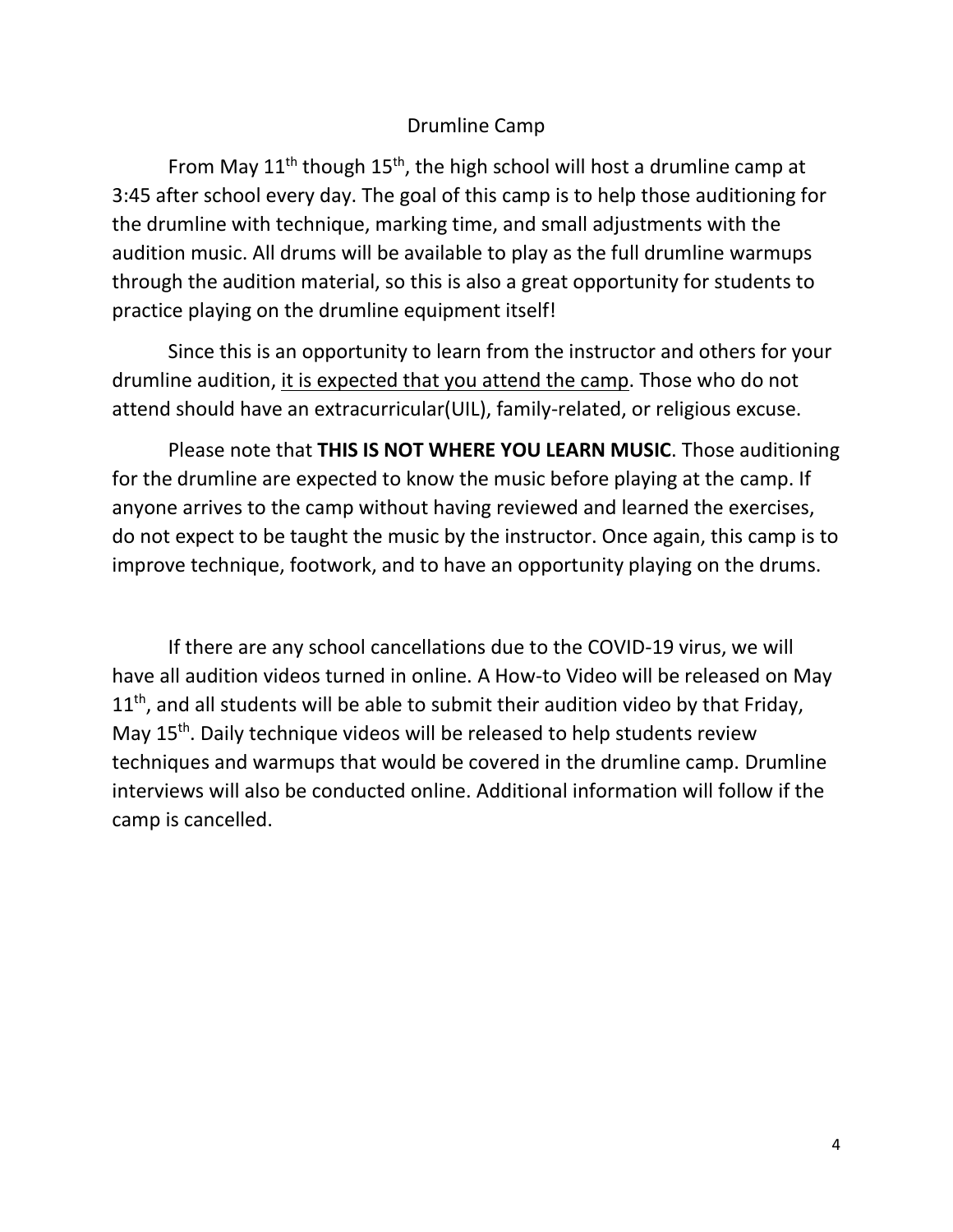| 2020 Pilot Point Percussion Audition Form |  |  |  |
|-------------------------------------------|--|--|--|
|-------------------------------------------|--|--|--|

| Grade for upcoming year:                                                                          |             |             |             |                                                                          |             |             |             |                                                                                  |             |                                                                                            |
|---------------------------------------------------------------------------------------------------|-------------|-------------|-------------|--------------------------------------------------------------------------|-------------|-------------|-------------|----------------------------------------------------------------------------------|-------------|--------------------------------------------------------------------------------------------|
| $\Box$ Freshman $\Box$ Sophomore $\Box$ Junior $\Box$ Senior                                      |             |             |             |                                                                          |             |             |             |                                                                                  |             |                                                                                            |
| Instrument(s) auditioning:                                                                        |             |             |             |                                                                          |             |             |             |                                                                                  |             |                                                                                            |
| $\Box$ Snare $\Box$ Bass $\Box$ Tenors $\Box$ Mallet Percussion                                   |             |             |             |                                                                          |             |             |             |                                                                                  |             |                                                                                            |
| Preferred instrument(listed):                                                                     |             |             |             |                                                                          |             |             |             |                                                                                  |             |                                                                                            |
|                                                                                                   |             |             |             |                                                                          |             |             |             |                                                                                  |             |                                                                                            |
|                                                                                                   |             |             |             |                                                                          |             |             |             |                                                                                  |             |                                                                                            |
|                                                                                                   |             |             |             | $\begin{array}{c}\n3. \quad \textcolor{blue}{\textbf{2.2}}\n\end{array}$ |             |             |             |                                                                                  |             |                                                                                            |
|                                                                                                   |             |             |             |                                                                          |             |             |             |                                                                                  |             |                                                                                            |
| For Director's Use Only                                                                           |             |             |             |                                                                          |             |             |             |                                                                                  |             |                                                                                            |
| $\Box$ Interview Completed                                                                        |             |             |             |                                                                          |             |             |             |                                                                                  |             |                                                                                            |
| <b>Mallet Audition:</b>                                                                           |             |             |             |                                                                          |             |             |             |                                                                                  |             |                                                                                            |
| Music: Music:                                                                                     |             |             |             |                                                                          |             |             |             |                                                                                  |             | $\Box$ 1 $\Box$ 2 $\Box$ 3 $\Box$ 4 $\Box$ 5 $\Box$ 6 $\Box$ 7 $\Box$ 8 $\Box$ 9 $\Box$ 10 |
| Technique: $\Box$ 1 $\Box$ 2 $\Box$ 3 $\Box$ 4 $\Box$ 5 $\Box$ 6 $\Box$ 7 $\Box$ 8 $\Box$ 9       |             |             |             |                                                                          |             |             |             |                                                                                  |             | $\Box$ 10                                                                                  |
| Instrument: _______________                                                                       |             |             |             |                                                                          |             |             |             |                                                                                  |             |                                                                                            |
| Music: $\Box$ 1 $\Box$ 2 $\Box$ 3 $\Box$ 4 $\Box$ 5 $\Box$ 6 $\Box$ 7 $\Box$ 8 $\Box$ 9 $\Box$ 10 |             |             |             |                                                                          |             |             |             |                                                                                  |             |                                                                                            |
| Technique:                                                                                        | $\square$ 1 | $\square$ 2 | $\square$ 3 | $\square$ 4                                                              | $\square$ 5 | $\square$ 6 | $\square$ 7 | $\square$ 8                                                                      | $\square$ 9 | $\square$ 10                                                                               |
| Feet:                                                                                             |             |             |             |                                                                          |             |             |             | $\Box$ 1 $\Box$ 2 $\Box$ 3 $\Box$ 4 $\Box$ 5 $\Box$ 6 $\Box$ 7 $\Box$ 8 $\Box$ 9 |             | $\square$ 10                                                                               |
|                                                                                                   |             |             |             |                                                                          |             |             |             |                                                                                  |             |                                                                                            |
| Additional Comments:                                                                              |             |             |             |                                                                          |             |             |             |                                                                                  |             |                                                                                            |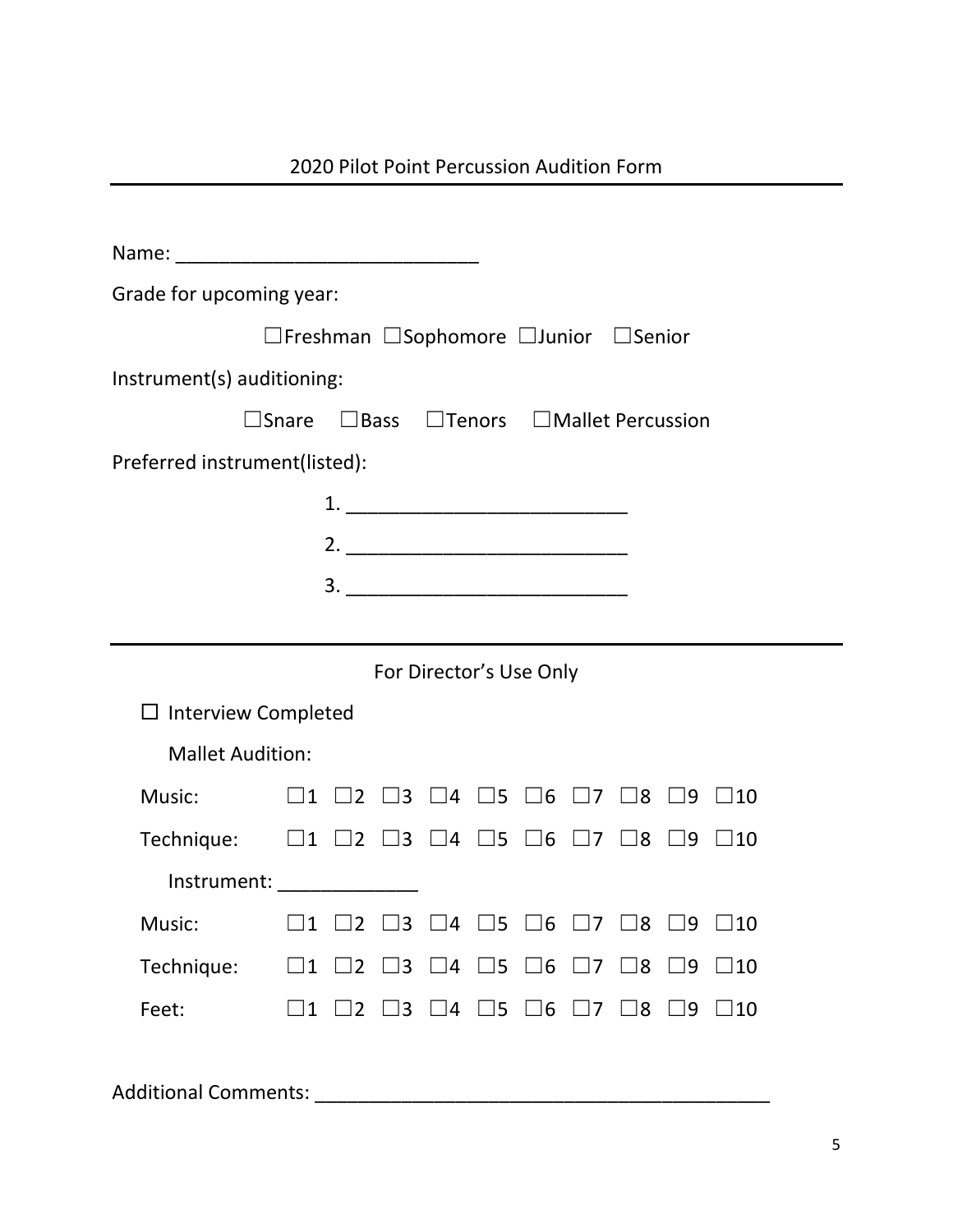#### Mallet Percussion Audition

The mallet percussion section, also known as the front ensemble, is vital to any marching band. Not only is the front ensemble responsible for multiple transitions, effects, and impacts during the marching show, but they also provide completely different voices and sounds in the marching band. While they do not march, the difficulty of being in the front ensemble is playing intricate music and multiple instruments throughout most of the show. Front ensemble is a vital part of every drumline, for without them there would not be a melodic voice in the drumline show.

All mallet percussion audition music is the same music, and parts will be assigned based on the best audition performance. Students will audition on the mallet instrument of their choice, but will not impact their part assignment. In addition to the parts assigned, those who excel in their audition will also be offered the position of Cadence drumline.

The Cadence drumline consists of students who may not march a drum in the halftime marching show, but have shown their ability to learn their instrument and handle more music. These individuals will be able to march on cymbals or bass drum during football pre-game activities and in the stands. They will be responsible for not only perfecting their halftime show music, their warmups, but also playing drumline cadences to cover the parts missing due to student athletes participating in football or cheerleading. Any individuals who make the Cadence drumline and are not able to keep their halftime show music up to standard will be suspended from the program until music is prepared.

Students who are not on the Cadence drumline will still have responsibilities as leadership within the band and drumline program, including loading crew, front ensemble setup, assisting drum majors and band directors, and being engaged in game day events.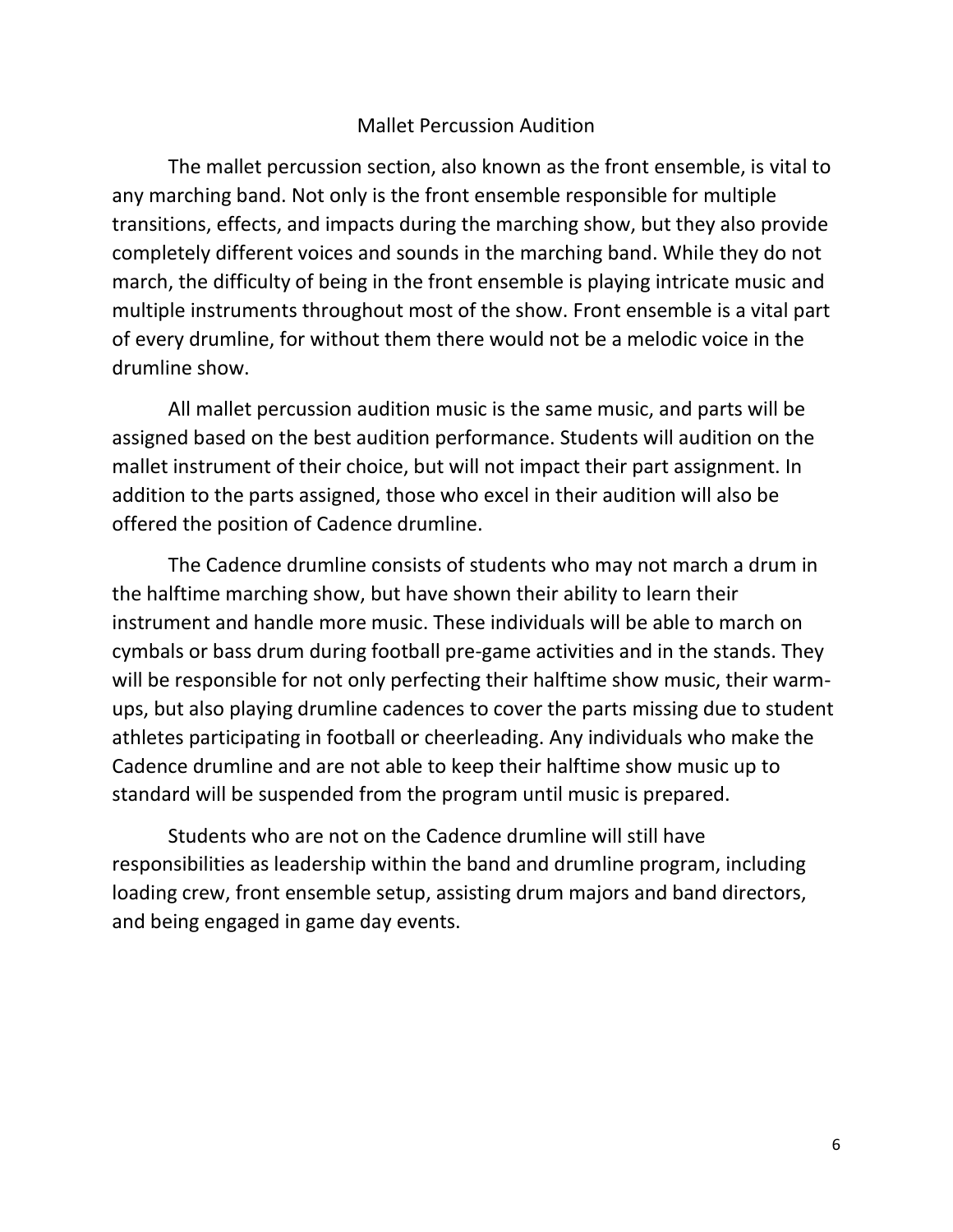#### Mallet Percussion Technique

#### **Positions**

**Rest Position-** Each player should consider how they approach their instrument prior to playing. Players should start with their mallets at his/her side, with the arm relaxed at a slight angle. Mallets may have a natural angle in the wrist with their mallet.

**Set Position**- Set position means that the ensemble is not playing, but they are ready to play. For the front ensemble, this means:

- mallets are one inch above the first note they play, with wrists parallel to the mallet head
- Each mallet should be over the center of the note they play first. If only one note is played, both mallets should be over the same note and almost touching
- Player is standing up straight with their feet shoulder width apart and their body is centered to the range of the instrument they are playing

Moving from set to playing position will take place in 8 counts given by the director, the center snare, or the front ensemble captain. On the 4<sup>th</sup> count, mallet players will move their mallets up to playing position and pulse each count until playing. This should be similar to a rigid "up-down" motion with the mallets.

**Playing Position**-In playing position, consider the following:

- Wrists should be bent to where the mallets make a 45 degree angle with the instrument
- All fingers should remain on the mallet
- Mallets should still be over the first note they play, about 6" above the bars
- Have a relaxed and natural grip, relaxed shoulders, and relaxed elbows. DRUMMING IS NOT SUPPOSED TO BE TENSE

Final notes: Keep your legs relaxed as well. Locked knees can be danger and can constrict blood flow. Students should play in a relaxed, but professional manner. Follow the steps above, and the player should be comfortable with playing his drum with proper technique.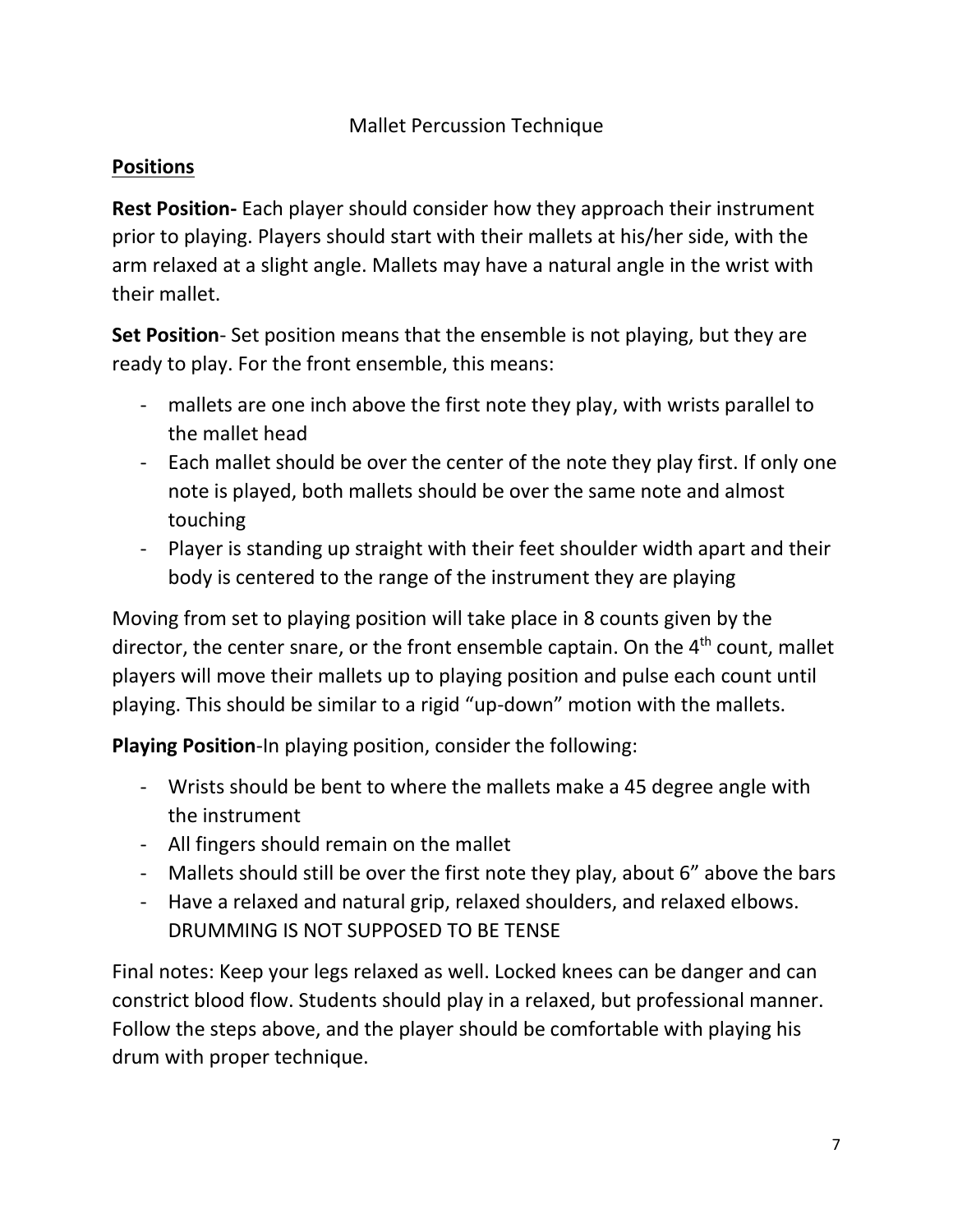#### **The Grip**

Playing mallet percussion is very similar to playing battery percussion. When playing, consider the following:

- Mallets should rest between the first joint of the forefinger and the thumb
- There should be about 1-2 inches of mallet sticking out the back
- Wrap the remaining fingers around the mallet
	- o The back three fingers create the fulcrum, while the front two fingers improve accuracy and will sometimes be used as the fulcrum in faster tempos
- The hand should be relaxed when gripping the mallet
- All fingers should remain in contact with the mallet at all times!!!
- Keep most of your grip in the back three fingers while playing



Two mallet grip Palm View



Stick grip position. 1" of mallet behind hand

#### **Arm Movement**

Playing mallets should require little movement of the entire arm, but instead the movement of the wrist. As the wrist stay close to the bars of the instrument, be sure to move the mallet straight up and down, creating what is called the **piston stroke**.

Note: The wrist should never bend downwards while playing. Anything played below the forearm will be bad technique and could result in injury!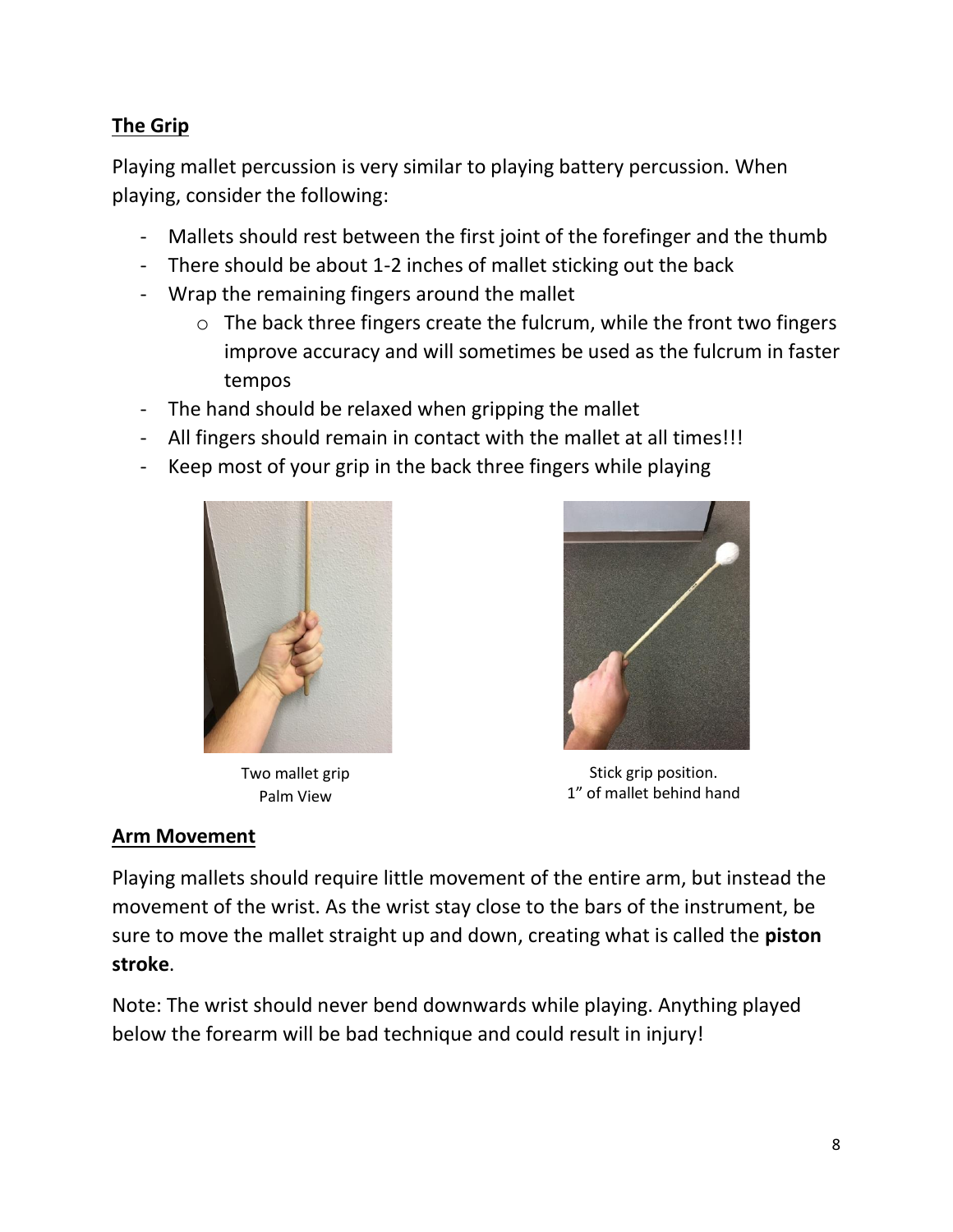#### Battery Percussion Audition

The Battery percussion, or drumline, is the heartbeat of every marching band. While the band and front ensemble give the show character through music, the drumline provides equivalent importance through rhythm, tempo, and style. However, as the battery percussion you are not only responsible for your warmups and marching show, but also the cadences that drive the energy at football games, pep rallies, and more. Being a part of the drumline requires extreme precision in detailed percussion parts, but the experience of leading the band is a reward in itself.

This year all students auditioning for the drumline will be required to not only audition for the music of the instrument they prefer to play, but they must also perform the Green Scales warmup provided in the audition packet. The exercise should be review of technique and fundamental scales, but execution of technique will help ensure that the drumline does not consist of drummers, but instead percussionists. Those on drumline must be able to perform both mallets and battery percussion, just as mallet players must be able to play battery percussion and mallets. Those who do not choose to play mallets in their audition will not be considered for the drumline.

For each of the drumline positions, each student will perform the following:

- Those who wish to audition for snare line will play the snare drum warmups as well as the snare drum etude through an individual audition
- Those who wish to audition for tenor drums will play the tenor drum warmups
- Those who wish to audition for the bass line will play the bass line warmups on the drum of their choice, while also playing the audition excerpt on the drum of their choice plus the parts marked in the music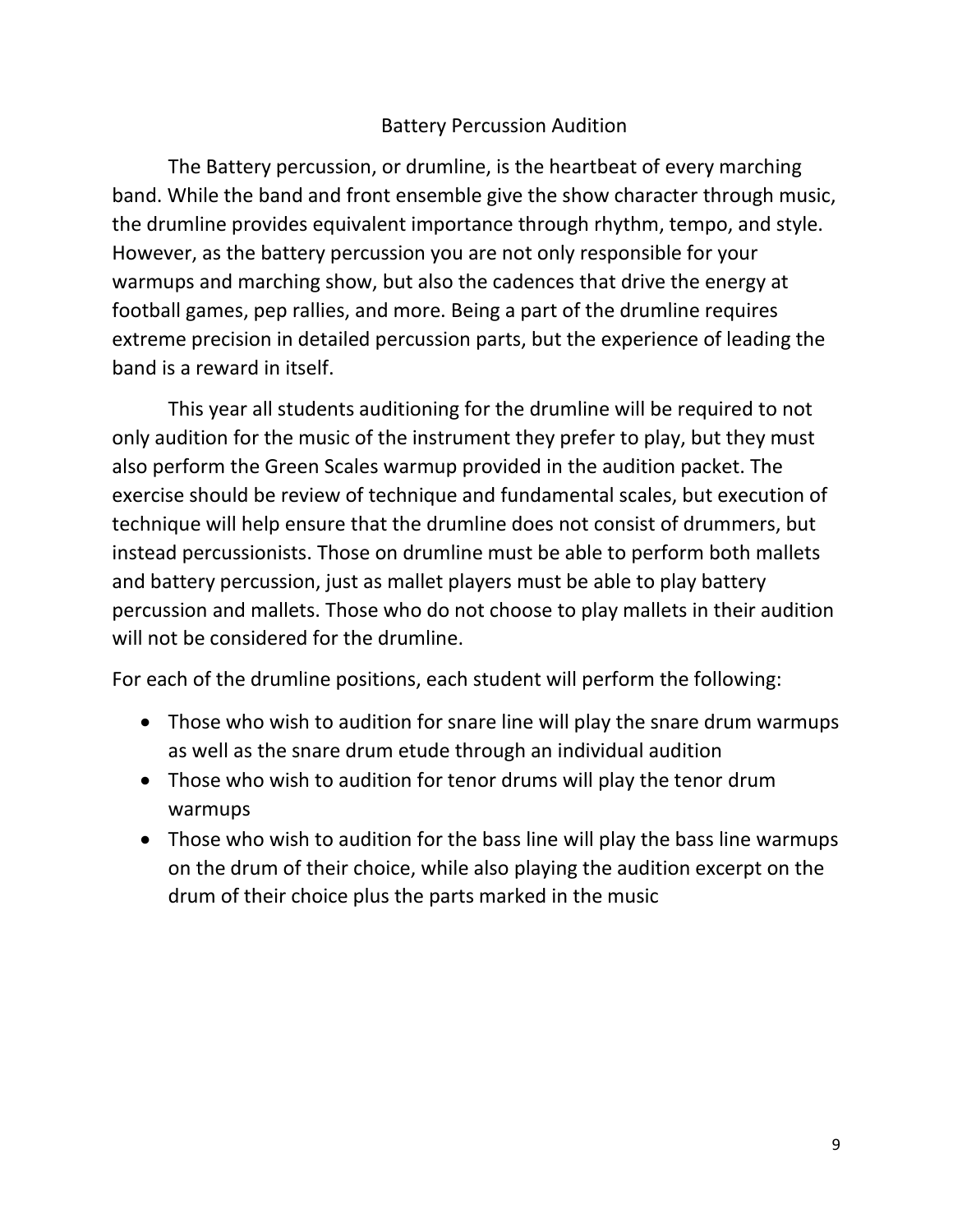#### **Positions**

**Rest Position-** Each performer should focus on how they approach their drum. Players should start with their sticks at his/her side, with the arm making a straight line path with the stick pointing to the ground. Bass drum mallets may have a natural angle in the wrist with their mallet.

**Set Position**- Set position means that the ensemble is not playing, but they are ready to play. For snare drums, set position includes:

- Sticks are together in both hands, with right stick in front of the left stick
- Hands should be exactly where they should be on the stick when they are playing
- Player is standing up straight with their feet together, creating a 45 degree angle.

Moving from set to playing position will take place in 8 counts given by the director or the center snare. On the  $7<sup>th</sup>$  count, sticks will come out to playing position.

**Playing Position**-In playing position, consider the following:

- Sticks should be as close to the head as possible
- Sticks should make a 90 degree angle
- If the snare drum is a clock, then the right hand should be just outside of being 5 o'clock
- The left hand should be at 8 o'clock
- Have a relaxed and natural grip, relaxed shoulders, and relaxed elbows. DRUMMING IS NOT SUPPOSED TO BE TENSE

Final notes: Keep your legs relaxed as well. Locked knees can be danger and can constrict blood flow. Students should drum in a relaxed, but professional manner. Follow the steps above, and the player should be comfortable with playing his drum with proper technique.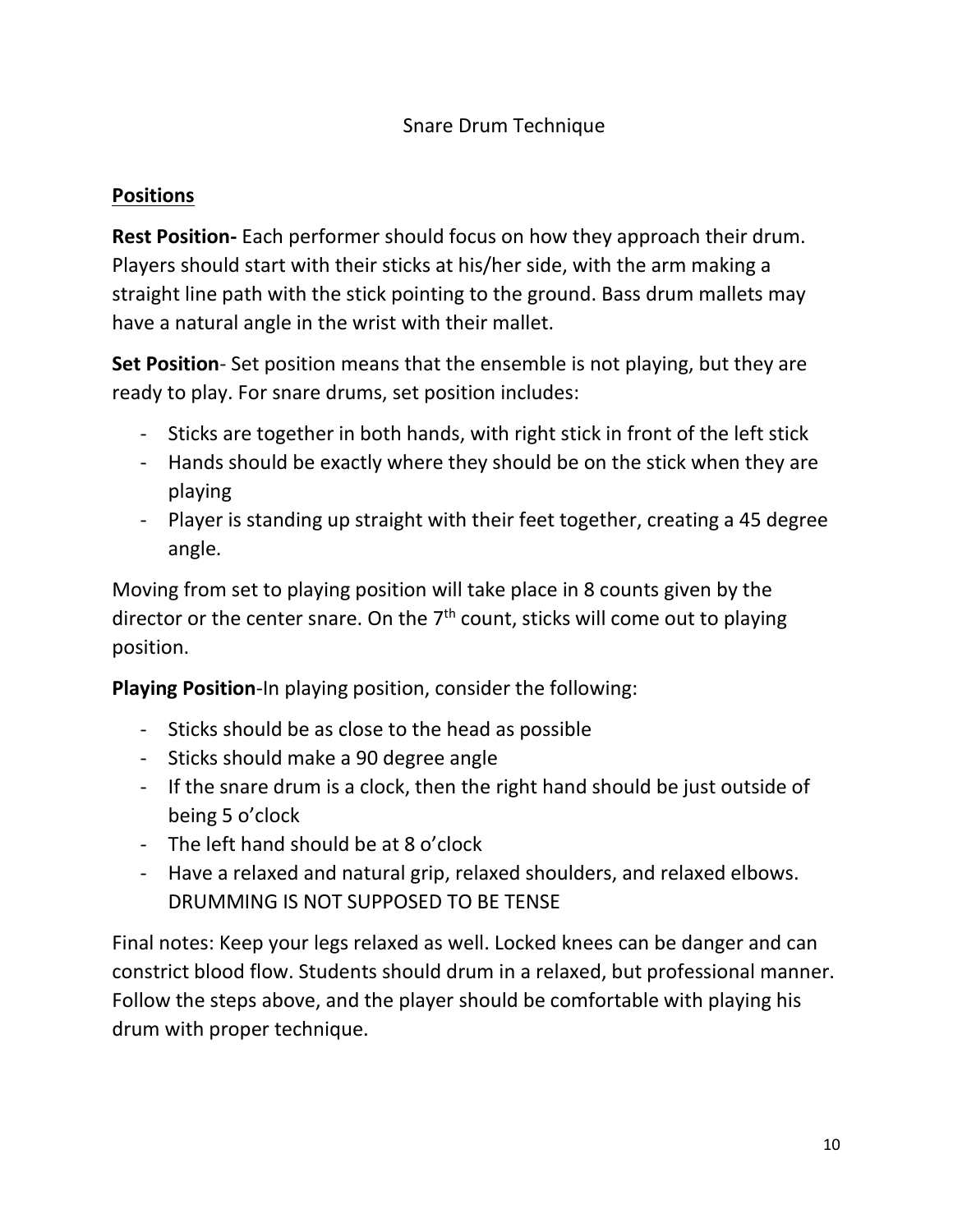#### **The Grip**

All sections in the drumline should be using **Match Grip** when playing their drum. This is apparent when playing snare and tenor drum, but the bass drum also utilizes the same grip using a different movement.

The stick is held with initially with the front fulcrum:

- Place the stick in between the index finger and thumb. The thumbnail should be aligned with the outside joint of your index finger.
- Wrap the other three fingers gently around the rest of the stick, following the natural curve of the fingers

This fulcrum can also be transferred into different areas of the palm though.

**Front Fulcrum**- The front fulcrum consists of being located between the index finger and the thumb. During single hand and fast strokes, this fulcrum should only have slight pressure between those two fingers. This is called the "initial fulcrum."

**Back Fulcrum**- When using the back fulcrum, the back fingers should apply slight pressure on the stick, pushing the stick against the palm. Rather than the pivot being at the front of the stick, now the stick's movement is relying on the back. This creates a large, full stroke that is also resembled in the sound produced. This stroke should be used most often, especially during full strokes such as "8 on a hand." This is called the "finger fulcrum."



MATCHED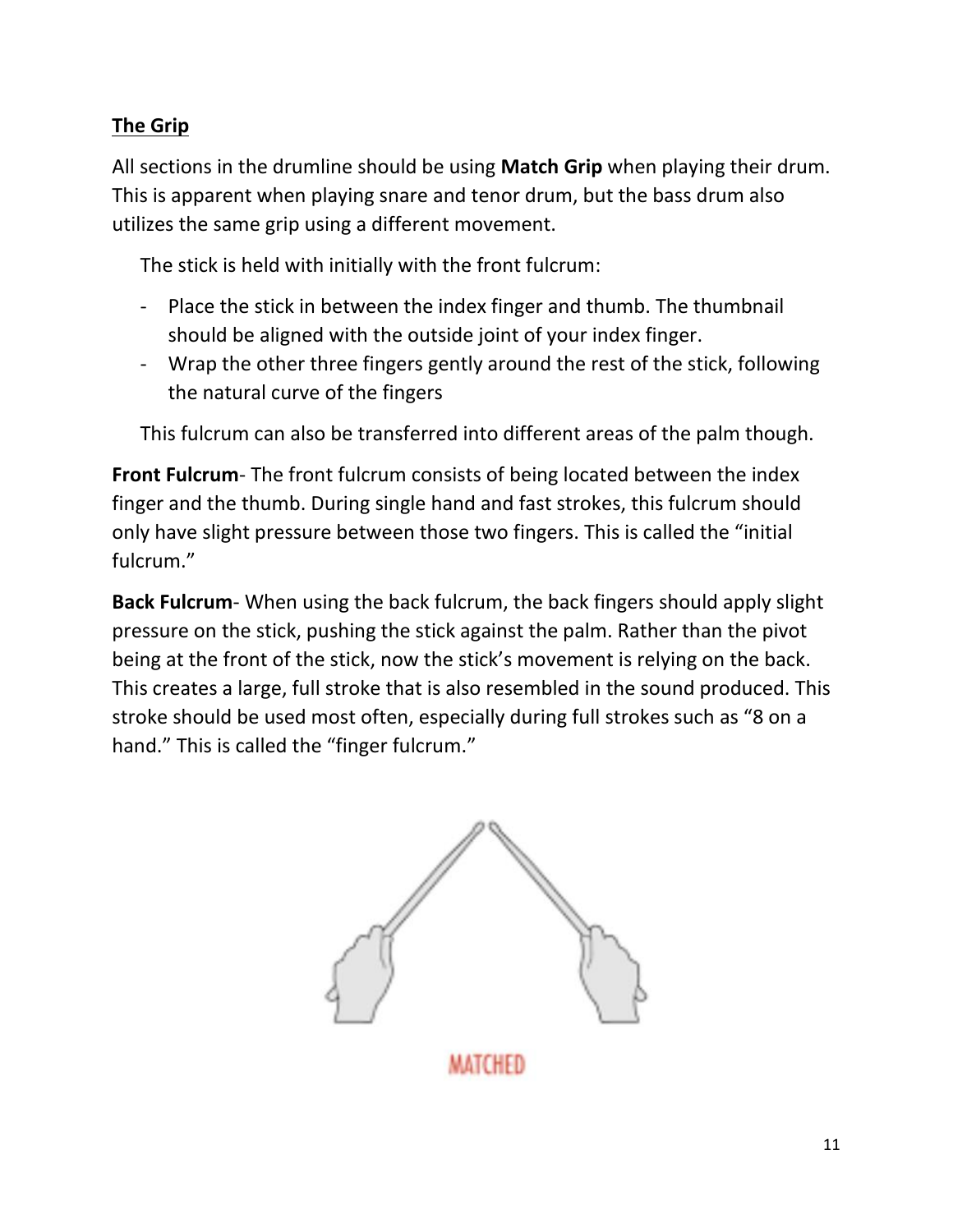#### **Arm Movement**

Your fingers are not the only part of the body that moves when hitting the drum. In fact, your goal should be to use fingers, wrist, and forearm in any stroke. Try to take note of the following:

- Your wrist needs to be associated with every stroke of the drum. Try to keep it relaxed, and just let it move!
- The forearm is usually more involved in larger stick heights, but should still remain relaxed in every hit.
- We will use the fingers, wrist, and forearm every time when playing. However, different dynamics and strokes will define how much of each part of the arm is used.

#### **Dynamics**

When playing dynamics, our drums best play these based on our stick height and dynamics. When each dynamic is shown, it is the player's job to change heights and velocity.

- $-$  Piano(p) $-3$ "
- Mezzo-Forte(mf)- 6"
- Forte(f)- 9"
- Fortissimo(ff)- 12"

#### **Equipment**

Each player is recommended to have the following items:

- Salyers Marching Sticks MS3
- Drum Pad
- White Electric Tape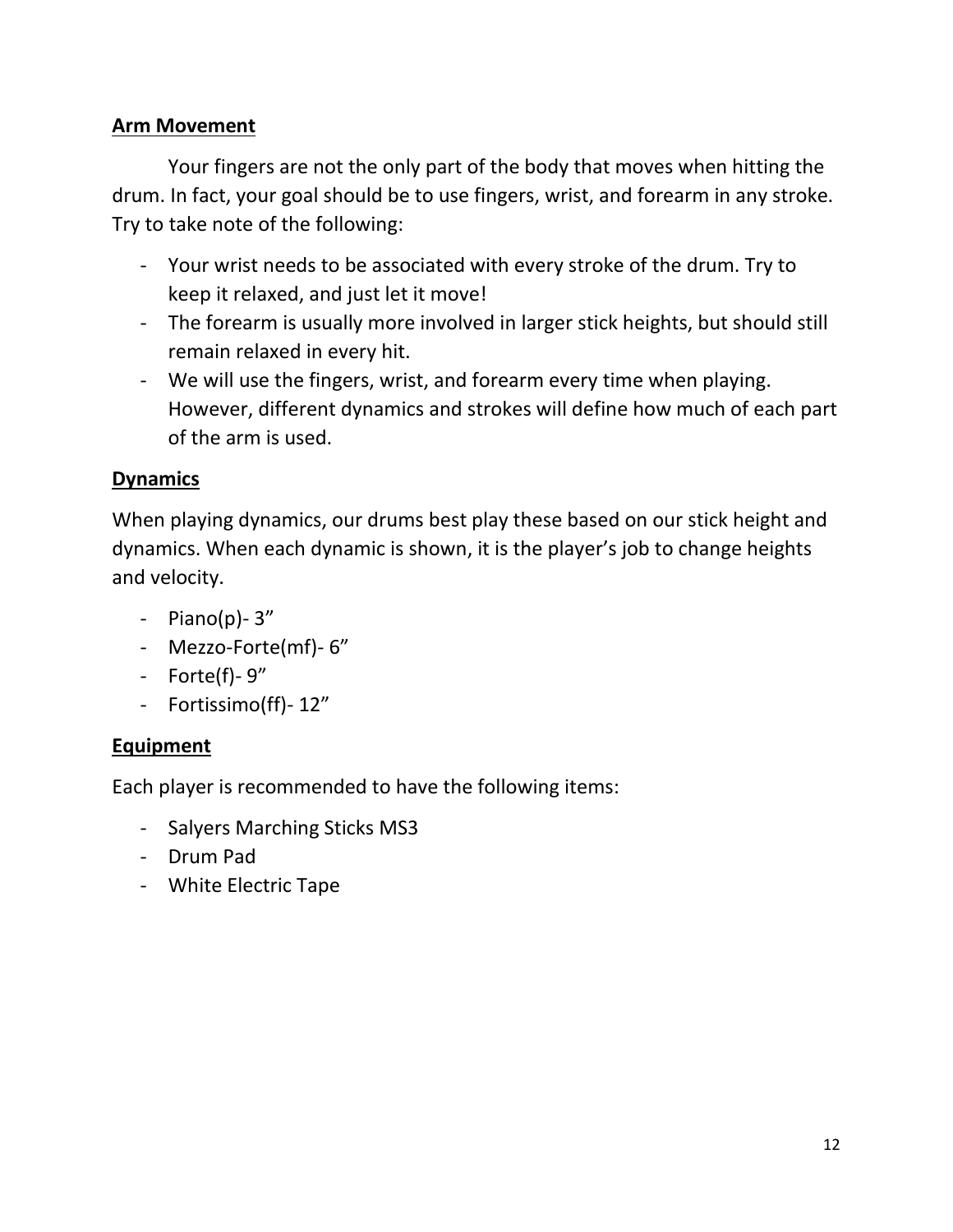#### Bass Drum Technique

**The Role of the Bass Line-**This is the foundation to the battery ensemble. Not only does the bass line members rely on playing as a unified group, but they are responsible for hearing the rest of the players while playing their individual notes. When playing bass drum, listen for the following:

- 1. Self- Your own sound must be solid. Play to your notes consistently, and you will be able to play as an ensemble.
- 2. Section- The bass line must sound unified, as if one person was playing all of the parts.
- 3. Ensemble- Basses can easily overpower the rest of the ensemble. Listen to the drumline and find the best balance for the group.

#### **Positions**

**Set Position**- Set position means that the ensemble is not playing, but they are ready to play. For bass drums, set position includes:

- Mallets are in each hand, and on the rim in front of your chest.
- Arms should be a little under a 45 degree angle, with mallets pointing up
- Player should be close to the drum, to where his/her chest is about 2-3 inches from the drum (similar to wearing harness)
- Player is standing up straight with their feet together, creating a 45 degree angle.

Moving from set to playing position will take place in 8 counts given by the director or the center snare. On the 7<sup>th</sup> count, sticks will come out to playing position.

**Playing Position**-In playing position, consider the following

- Mallets will move down, to where the arm is making a 90 degree angle. However, the mallet should be angled out to where the head is in the center of the drum.
- Mallet head should be just barely off the head of the drum(1-2 inches)
- Have a relaxed and natural grip, relaxed shoulders, and relaxed elbows. DRUMMING IS NOT SUPPOSED TO BE TENSE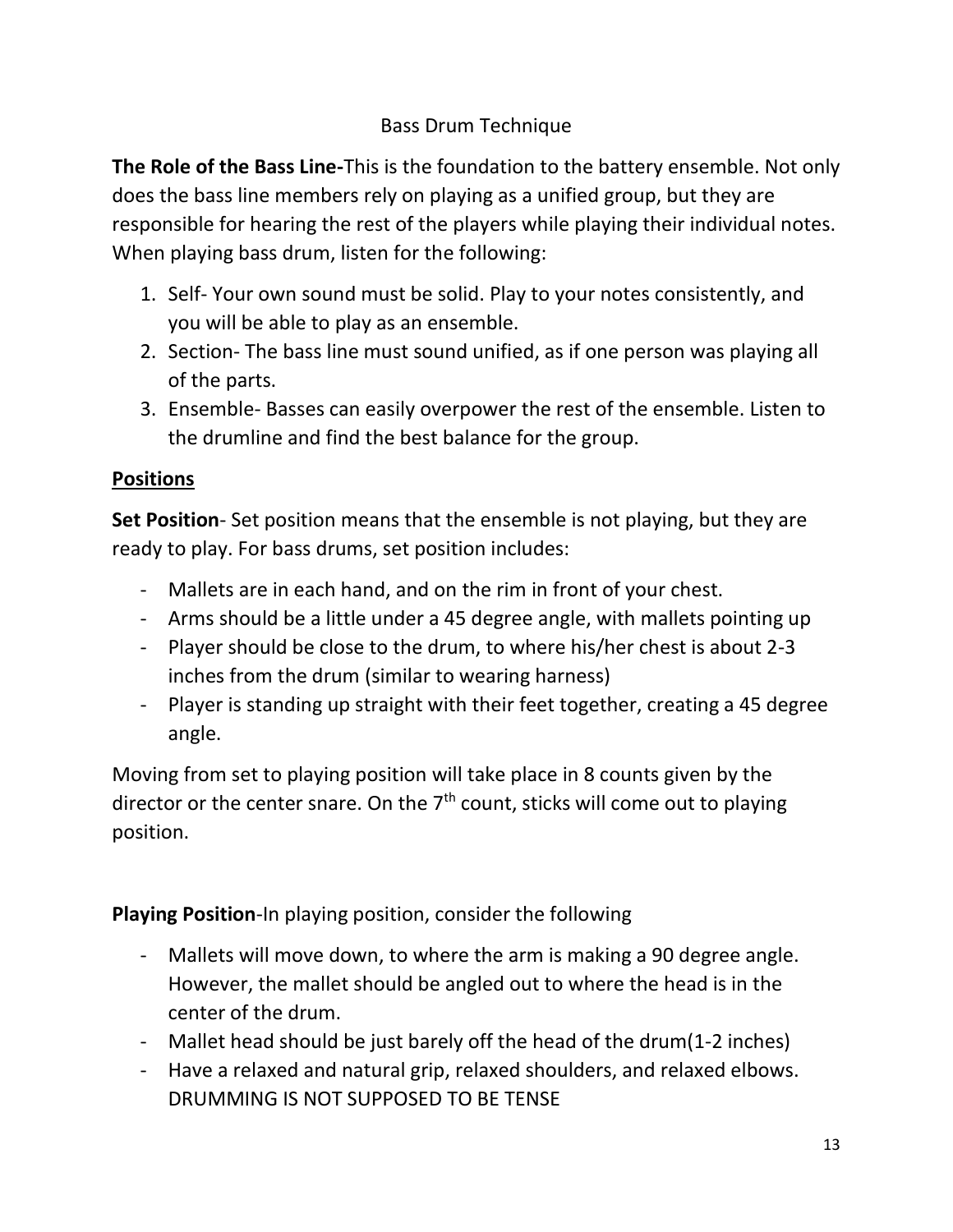#### **Playing the Drum**

Playing the bass drum should feel exactly like playing the snare drum on its side, so it is highly encouraged that you read the snare sections explanation of grip. The mallets stroke should be initiated at the mallet head, as if it is moving in a direct line of the angle to the drum. Most of the stroke movement should use the wrist, moving the mallet head out-and-in through a straight line. Little forearm extension is needed to make this full stroke precise.

#### **Dynamics**

When playing dynamics, our drums best play these based on our stick height and dynamics. When each dynamic is shown, it is the player's job to change heights and velocity.

- $-$  Piano(p) $-3$ "
- Mezzo-Forte(mf)- 6"
- Forte(f)- 9"
- Fortissimo(ff)- 12"

#### **Equipment**

Each player is recommended to have the following items:

- FB-1/2/3/4 Marching Arts Bass Mallets(Salyers)
	- o Bass 1: MABD-1
	- o Bass 2: MABD-2
	- o Bass 3-4: MABD-3
	- o Bass 5: MABD-4
- Drum Pad
- White Electric Tape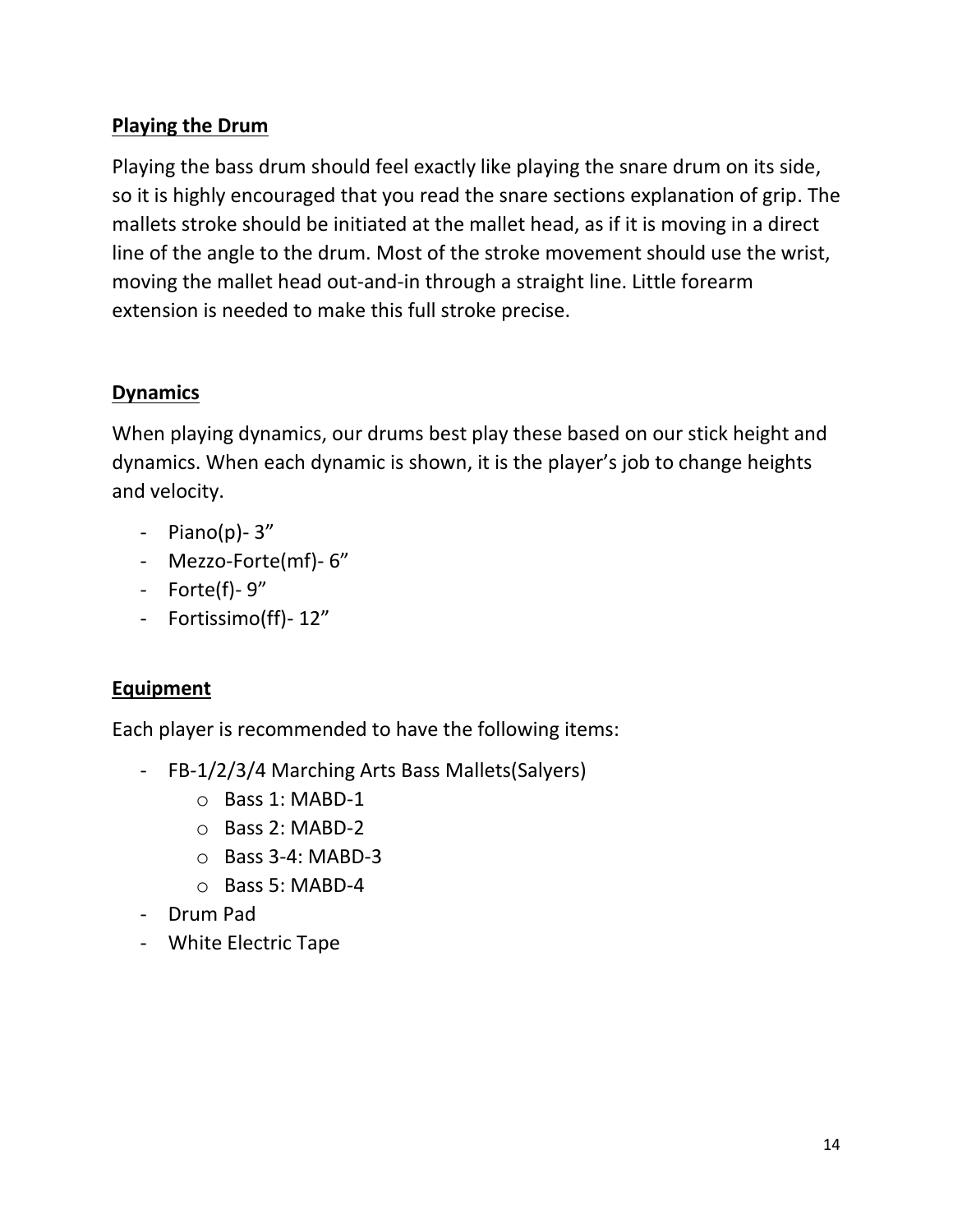#### **Positions**

**Set Position**- Set position means that the ensemble is not playing, but they are ready to play. For tenors, set position includes:

- Sticks are together in both hands, with right stick in front of the left stick
- Hands should be exactly where they should be when they are playing
- Player is standing up straight with their feet shoulder-width apart

Moving from set to playing position will take place in 8 counts given by the director or the center snare. On the  $7<sup>th</sup>$  count, sticks will come out to playing position.

**Playing Position**-In playing position, consider the following

- Mallets should be over drums 1 and 2
- Arms should not touch the torso, but do not have the elbows out too far
- Sticks should be pointed about 10 degrees downward toward the drum head(barely).
- Have a relaxed and natural grip, relaxed shoulders, and relaxed elbows. DRUMMING IS NOT SUPPOSED TO BE TENSE

-

#### **Playing the Drum**

**Playing Zones-** When playing the tenors, playing the center of the drum does not make the best sound, nor is it always the most comfortable. The diagram below shows the best idea of where the drums should be hit. Please note the drum numbers, for those will be the referred numbers throughout the season.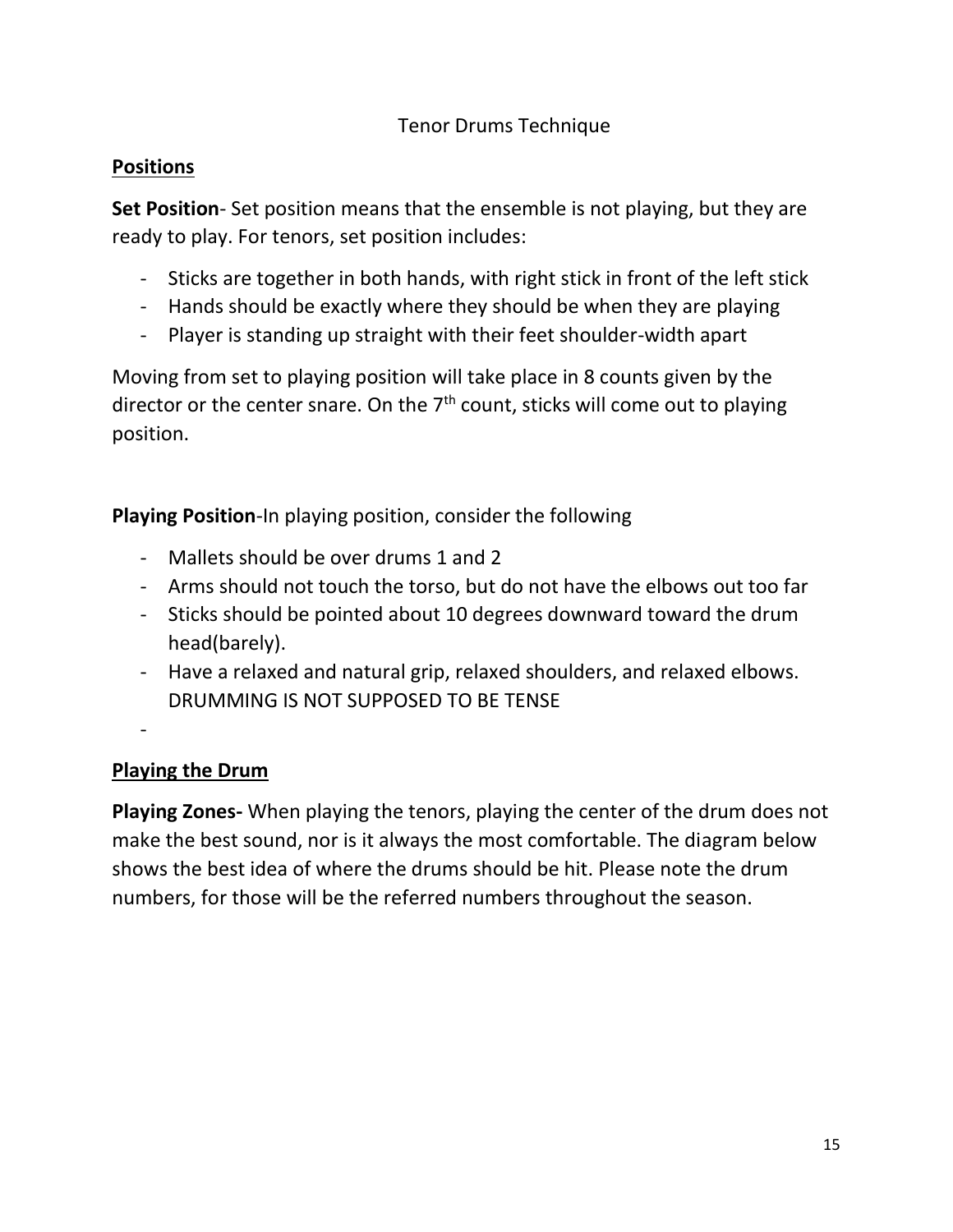

**Moving from Drum to Drum-**When moving from one drum to another, use the entire arm. The elbows should be considered a pivoting point for your arms to move from one drum to another(like a windshield wiper). When moving to drum 3, the left arm should go across your body, to where the right stick makes a "T" with the left stick. Drum 4 should have the right arm across the body and making a "T" with the left stick.

**Flowing-** The tenor drums rely heavily on having fluidity in motion. Stiffness should be avoided at all times. Sometimes the music will seem uncomfortable to what your hands on playing. Take time with each exercise or cadence to play silently(or in the air) to figure out proper sticking for the most effective and smooth flow of mallets.

#### **Equipment**

Each player is recommended to have the following items:

- Salyers Marching Tenor Sticks MAT1
- Drum Pad
- White Electric Tape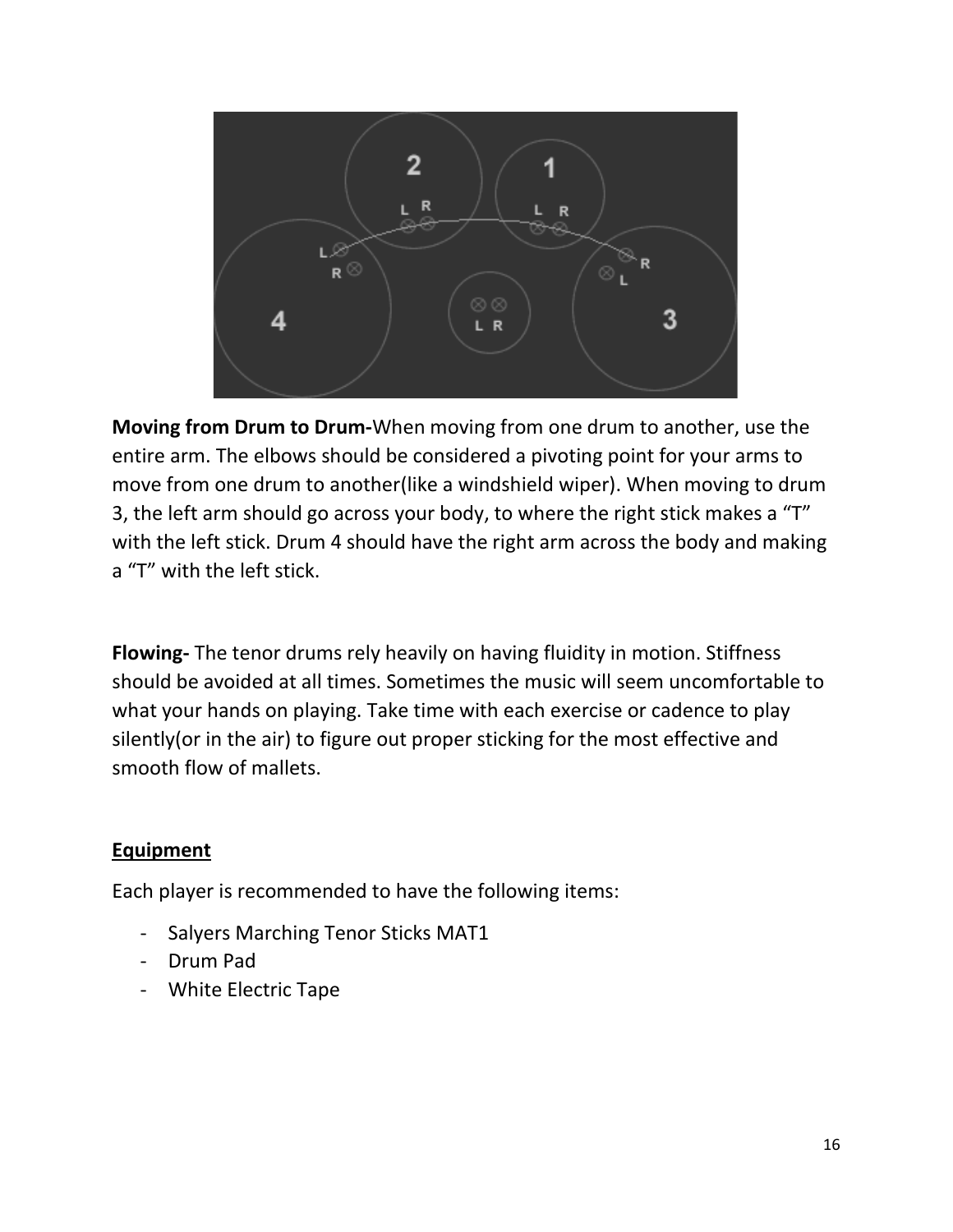#### Audition Music

As you have begun working on your audition etudes and exercises, please consider your tempo and technique. **A metronome should be in use EVERY time you practice this packet**, and even during marching season as well. This will make sure that every note is lining up correctly in rhythm, but also that the feet are moving at the correct tempo.

For every audition, it is required that you mark time for every exercise. However, your audition etude does not require marking time. It is expected not only for this audition but for all year that these exercises always have feet moving, because the drumline needs to be prepared to march to any given music.

Lastly, this is a reminder that **every** person auditioning is also required to play the mallet exercises "Green Scales" in the mallet warmup "8's." The percussion section is required to have percussionists in it, not solely drummers. This should be exercises that every player is capable of playing at the tempos given. Percussionists should know all 12 key signatures for green scales.

Below is a list of **recommended** tempos that each player should be able to play with each exercise. Start out slow, and set these tempos as goals to be able to play on your audition date. If you are not able to play at these tempos on the audition date, do not consider yourself out of drumline. Auditioning is still encouraged, and your best performance tempo will be considered. However, **technique and accuracy always comes before speed!**

| <b>Exercise with Marking Time</b> |           |    |  |
|-----------------------------------|-----------|----|--|
| 8's                               | $Q = 120$ | 5- |  |
| <b>Stick Control</b>              | $Q = 140$ | Cł |  |
| <b>Timing Exercise</b>            | $Q = 130$ | A٥ |  |
| Gallop                            | $Q = 130$ | W  |  |
| <b>Diddles</b>                    | $Q = 140$ |    |  |
| Double/Triple Beat                | $Q = 130$ |    |  |
| <b>Triplet Roll</b>               | $Q = 150$ |    |  |

|  | <b>Stand Still Exercises</b> |
|--|------------------------------|
|  |                              |

| 5-3-2-1/Green Scales | $Q = 120$ |
|----------------------|-----------|
| Chromatic Up/Downs   | Q=110     |
| Accent Grid          | $Q = 90$  |
| Winter               | O=110     |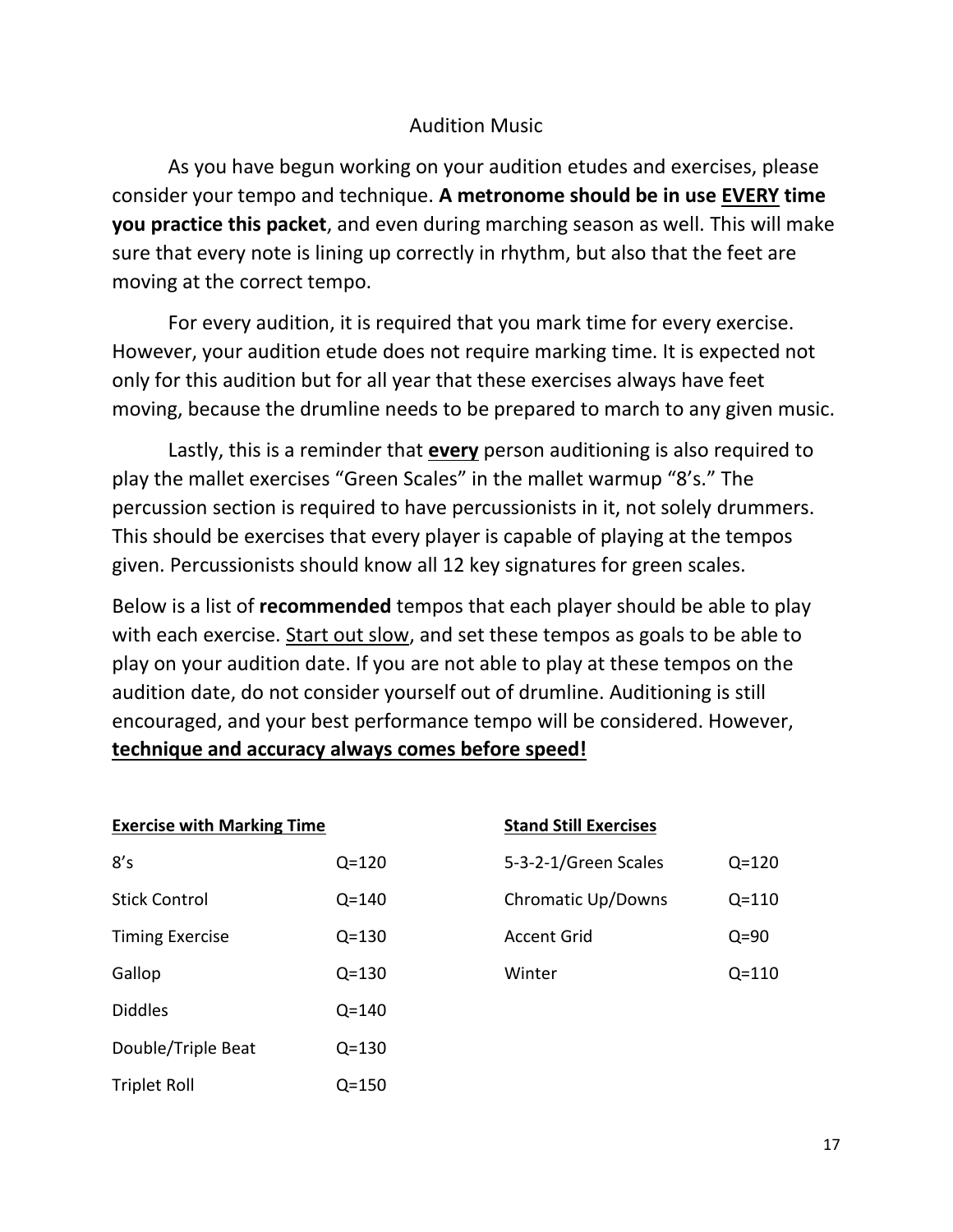## Warmups 2019

Eights

Josh Donnelly



R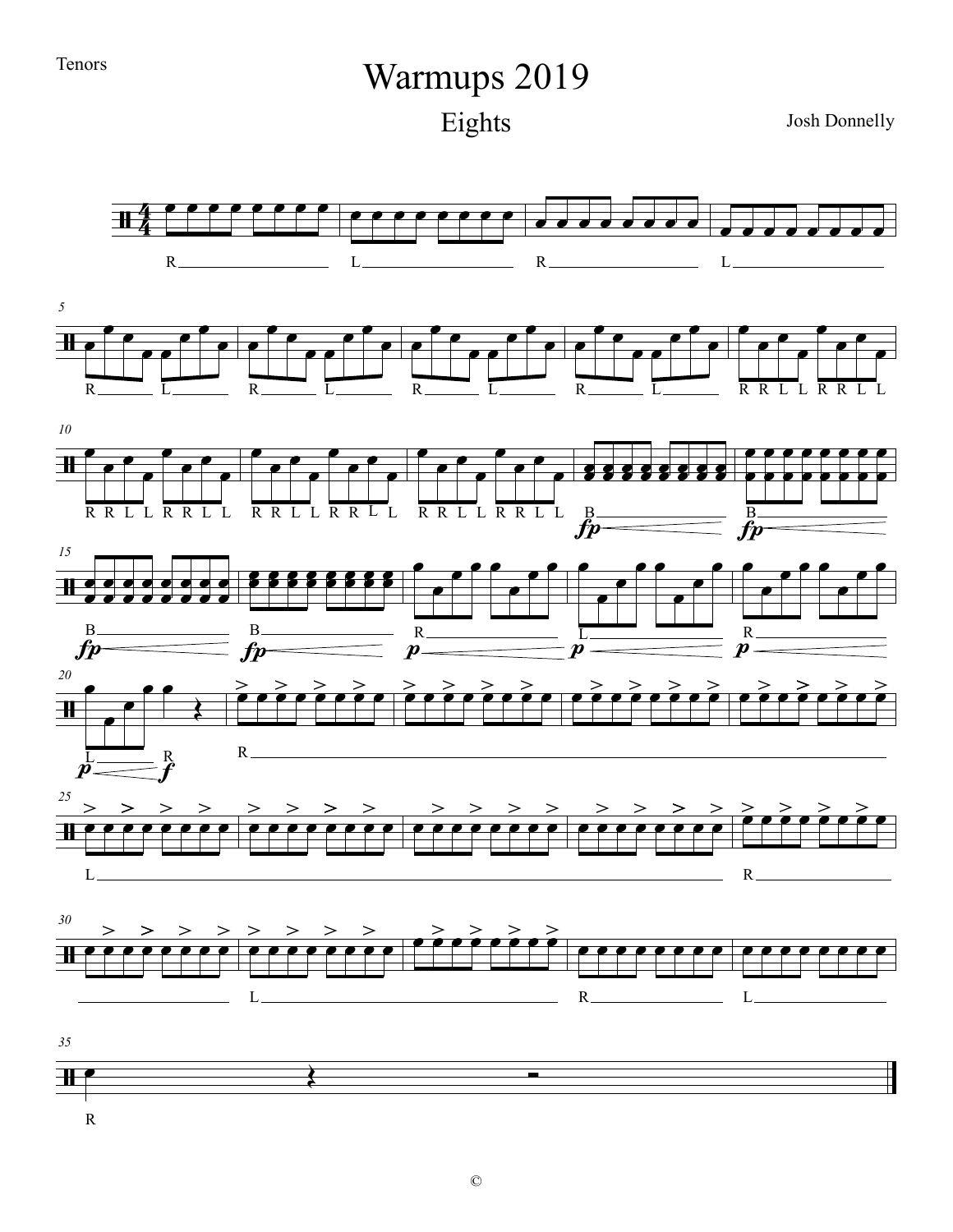## Stick Control

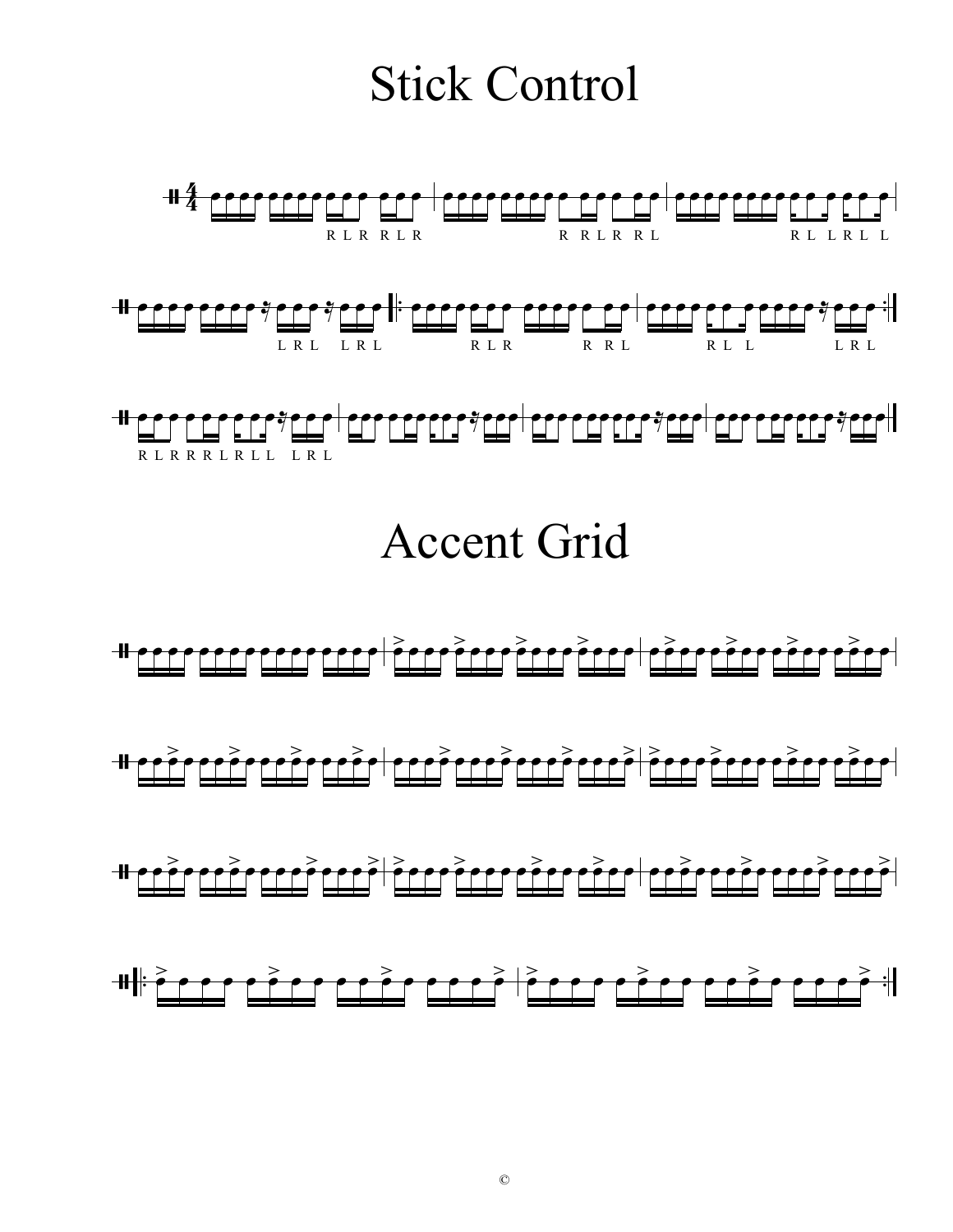### Diddles 2019

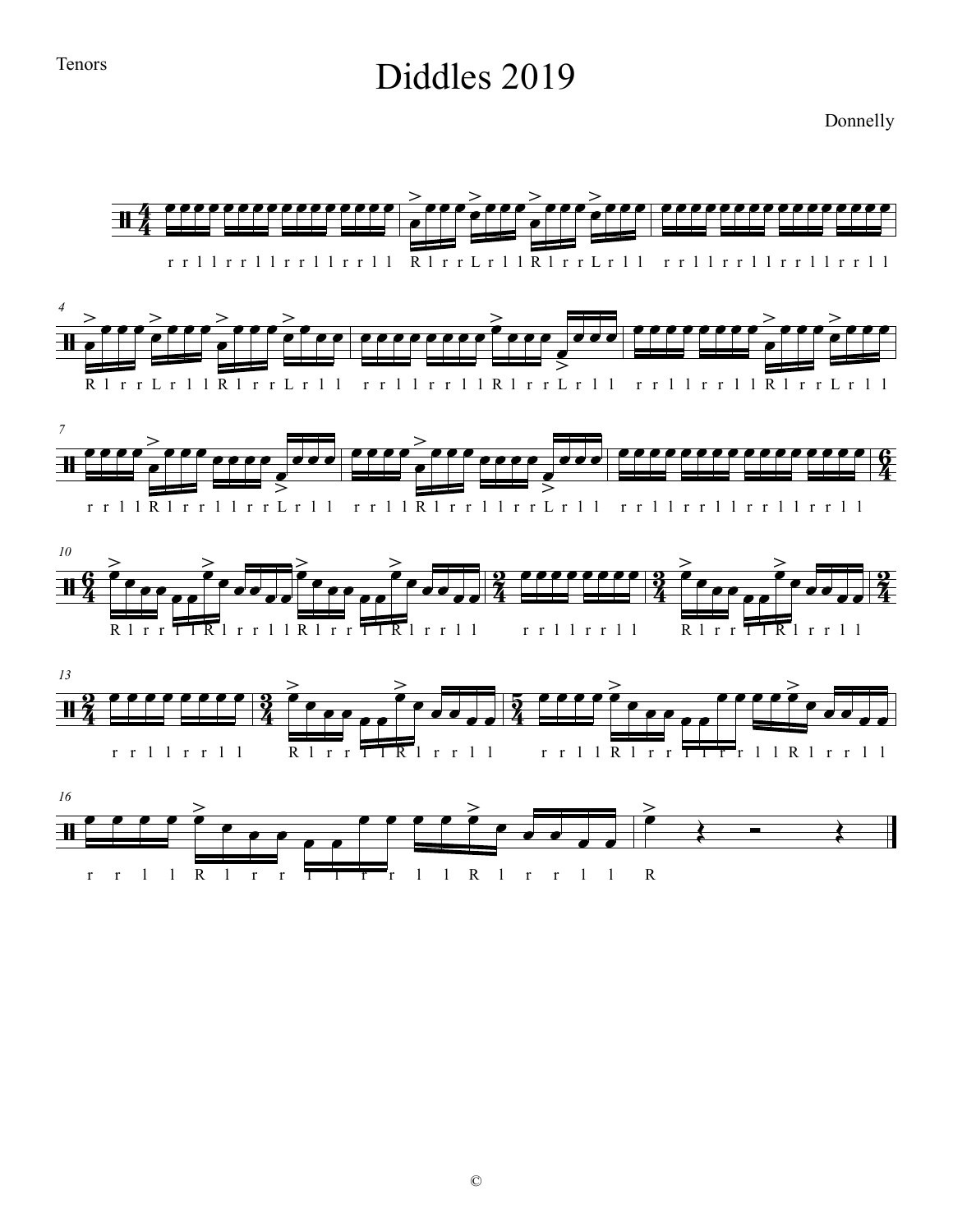## Double/Triple Beat

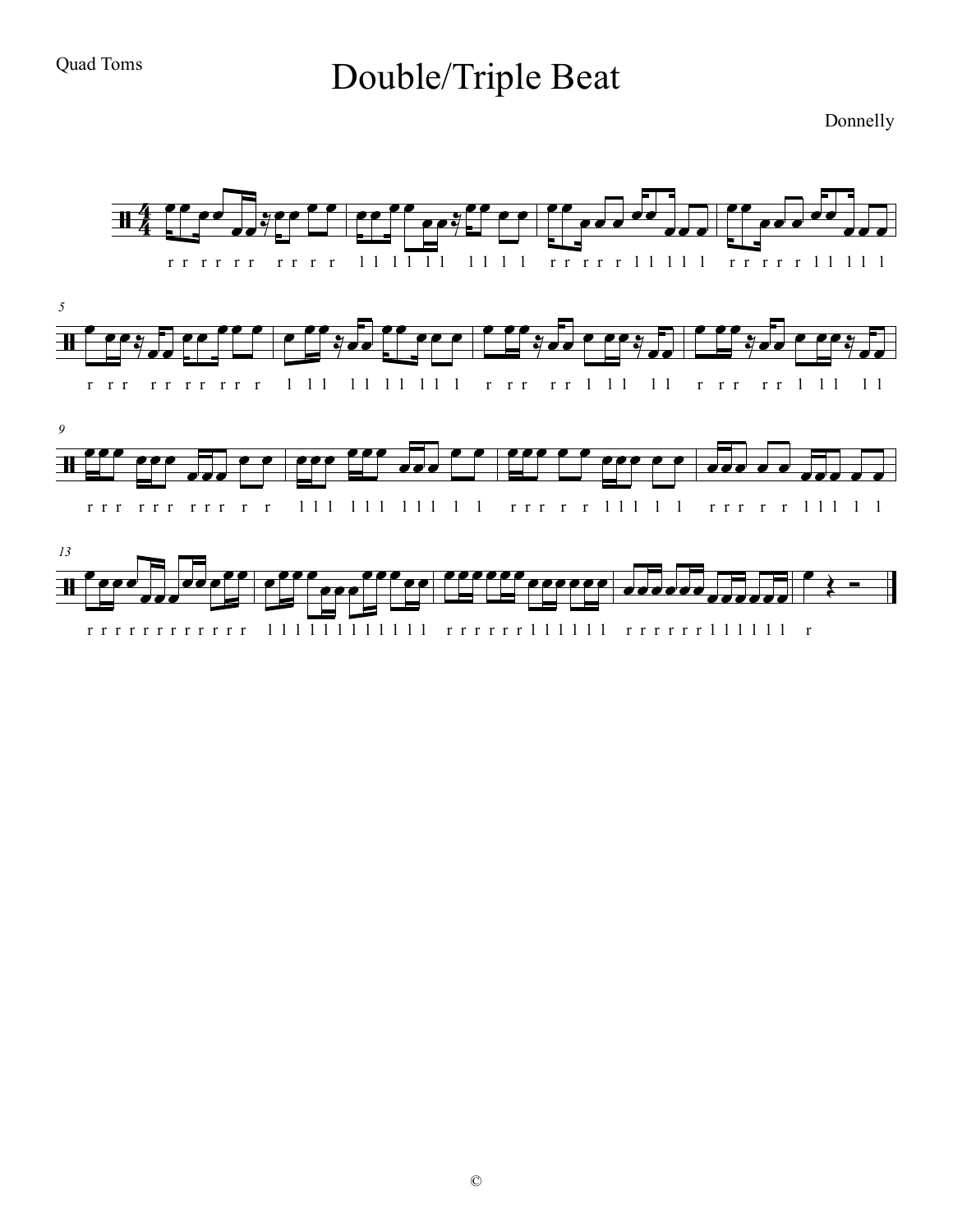## Gallop

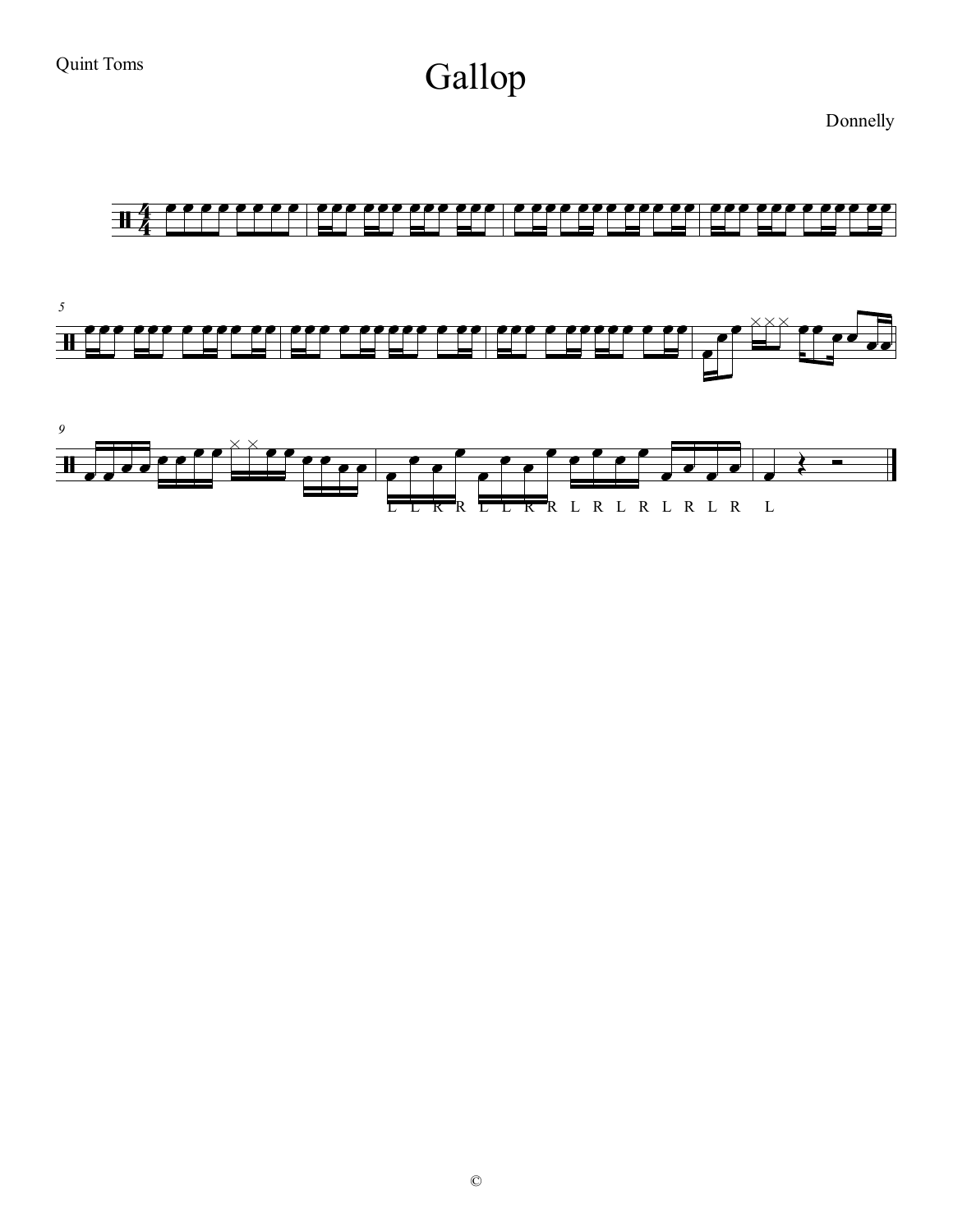## Chicken

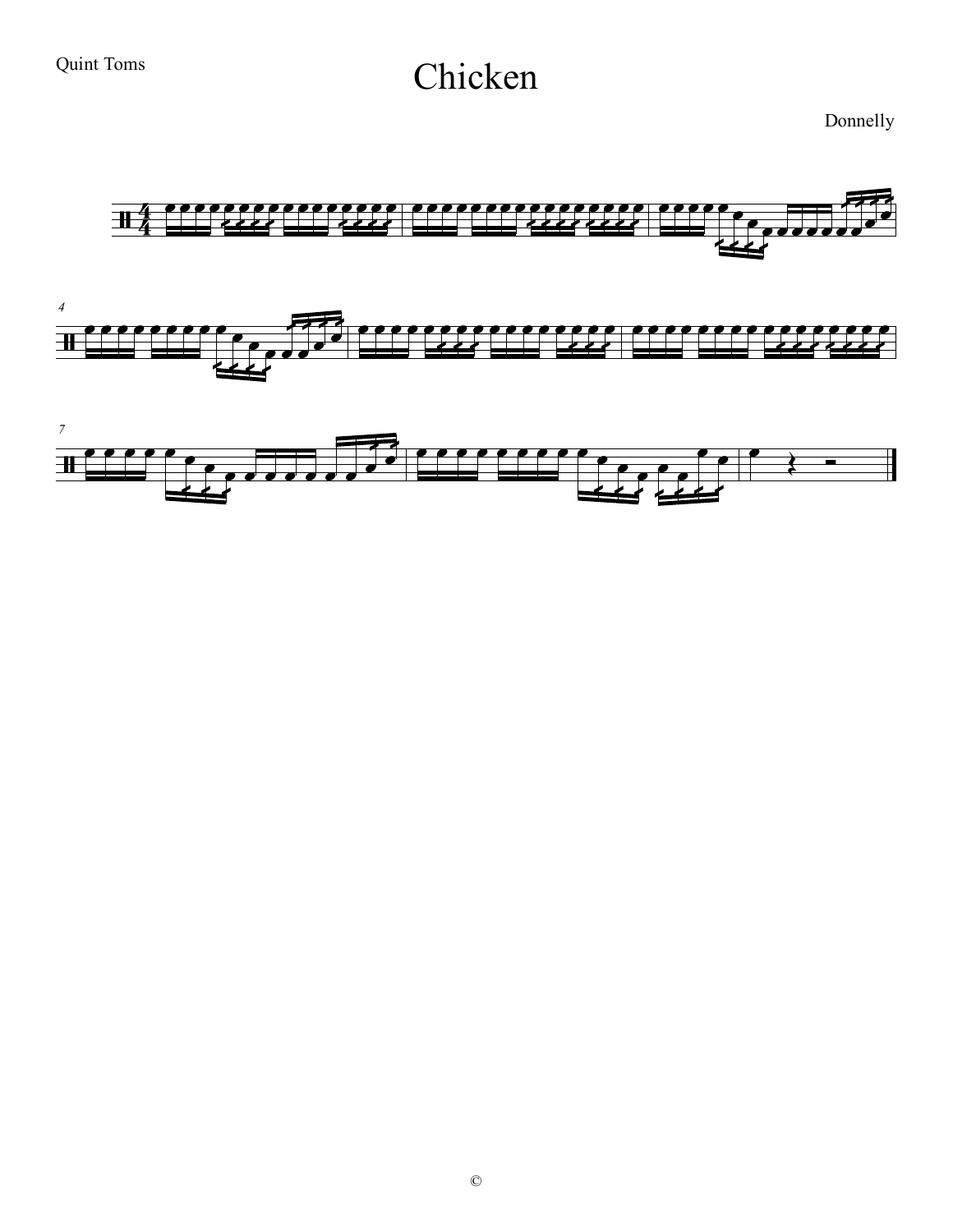## Triplet Roll 2019

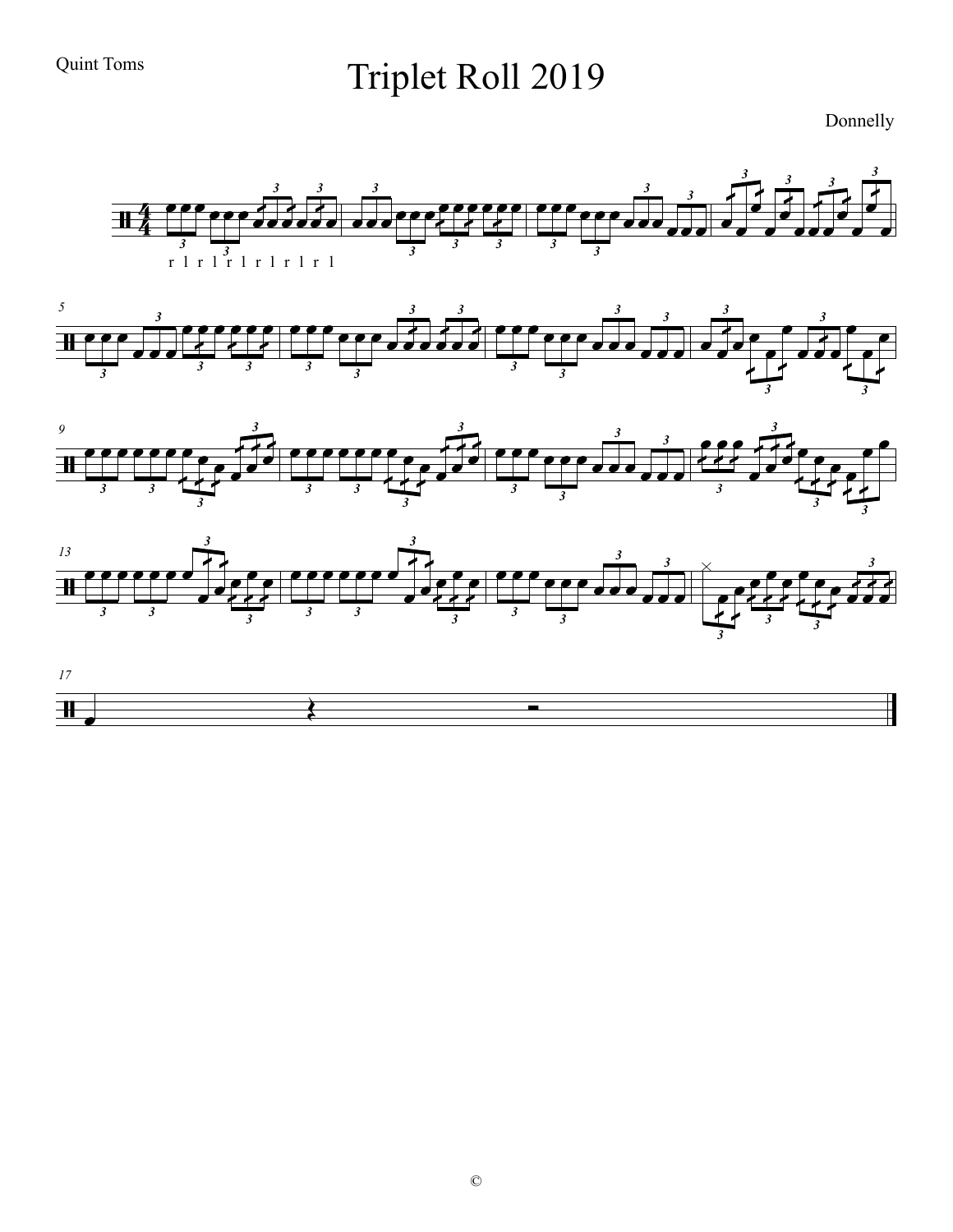#### Quint Toms

Alone

Marshmello